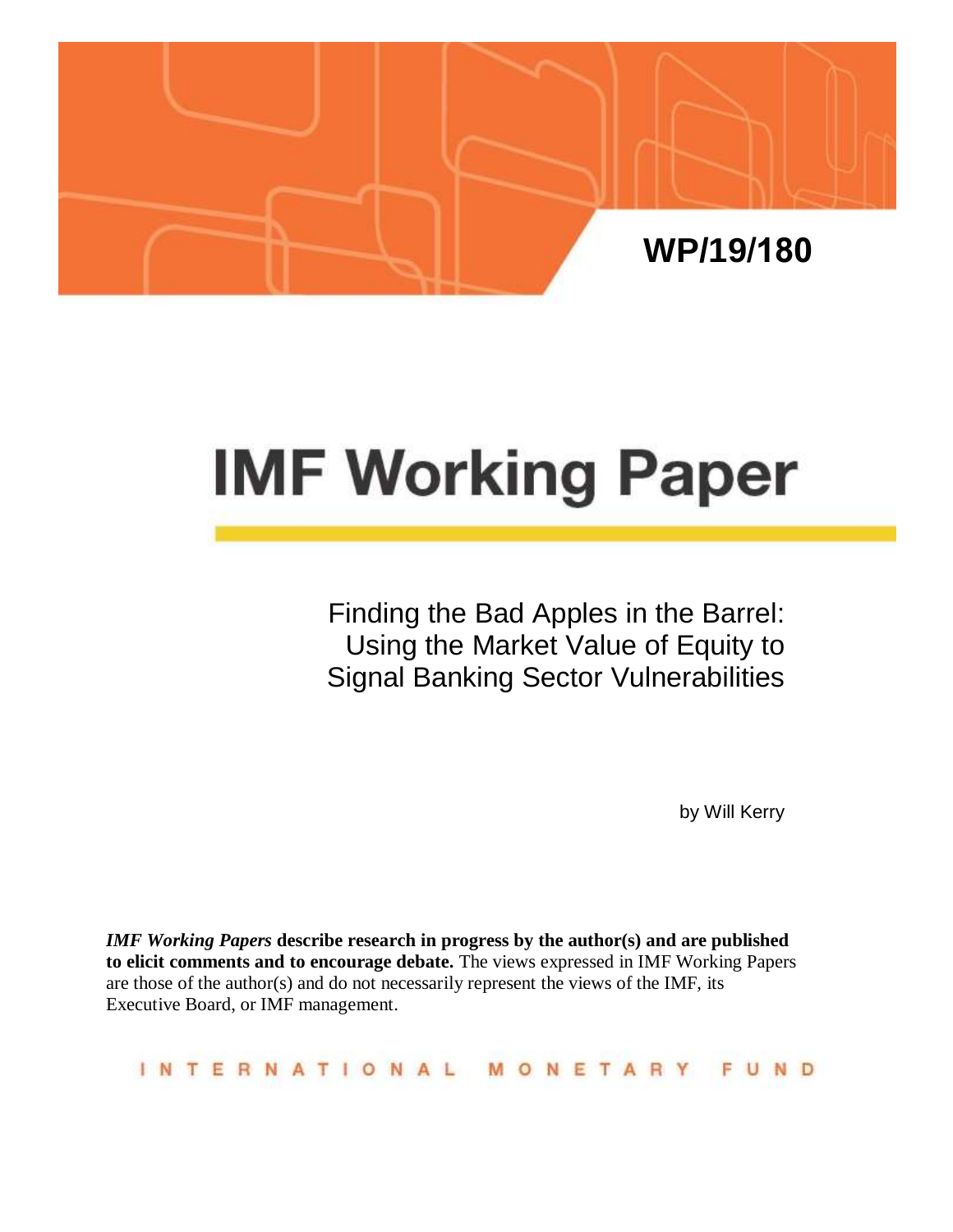© 2019 International Monetary Fund WP/19/180

#### **IMF Working Paper**

#### Monetary & Capital Markets Department

#### **Finding the Bad Apples in the Barrel: Using the Market Value of Equity to Signal Banking Sector Vulnerabilities**

#### **Prepared by Will Kerry**

Authorized for distribution by Fabio Natalucci

August 2019

*IMF Working Papers* **describe research in progress by the author(s) and are published to elicit comments and to encourage debate.** The views expressed in IMF Working Papers are those of the author(s) and do not necessarily represent the views of the IMF, its Executive Board, or IMF management.

#### **Abstract**

This paper measures the performance of different metrics in assessing banking system vulnerabilities. It finds that metrics based on equity market valuations of bank capital are better than regulatory capital ratios, and other metrics, in spotting banks that failed (bad apples). This paper proposes that these market-based ratios could be used as a surveillance tool to assess vulnerabilities in the banking sector. While the measures may provide a somewhat fuzzy signal, it is better to have a strategy for identifying bad apples, even if sometimes the apples turn out to be fine, than not being able to spot any bad apples before the barrel has been spoiled.

JEL Classification Numbers: G01, G21, G32, G33

Keywords: Banks, capital, leverage, market value of capital.

Author's E-Mail Address: [wkerry@imf.org](mailto:wkerry@imf.org)

I am grateful for IMF colleagues Tobias Adrian, Thierry Bayle, Mehmet Gorpe, Heedon Kang, Peter Lindner, Dermot Monaghan, Kei Muraki, Fabio Natalucci, Yannick Timmer and Philippe Wingender for their valuable and thoughtful comments on this paper.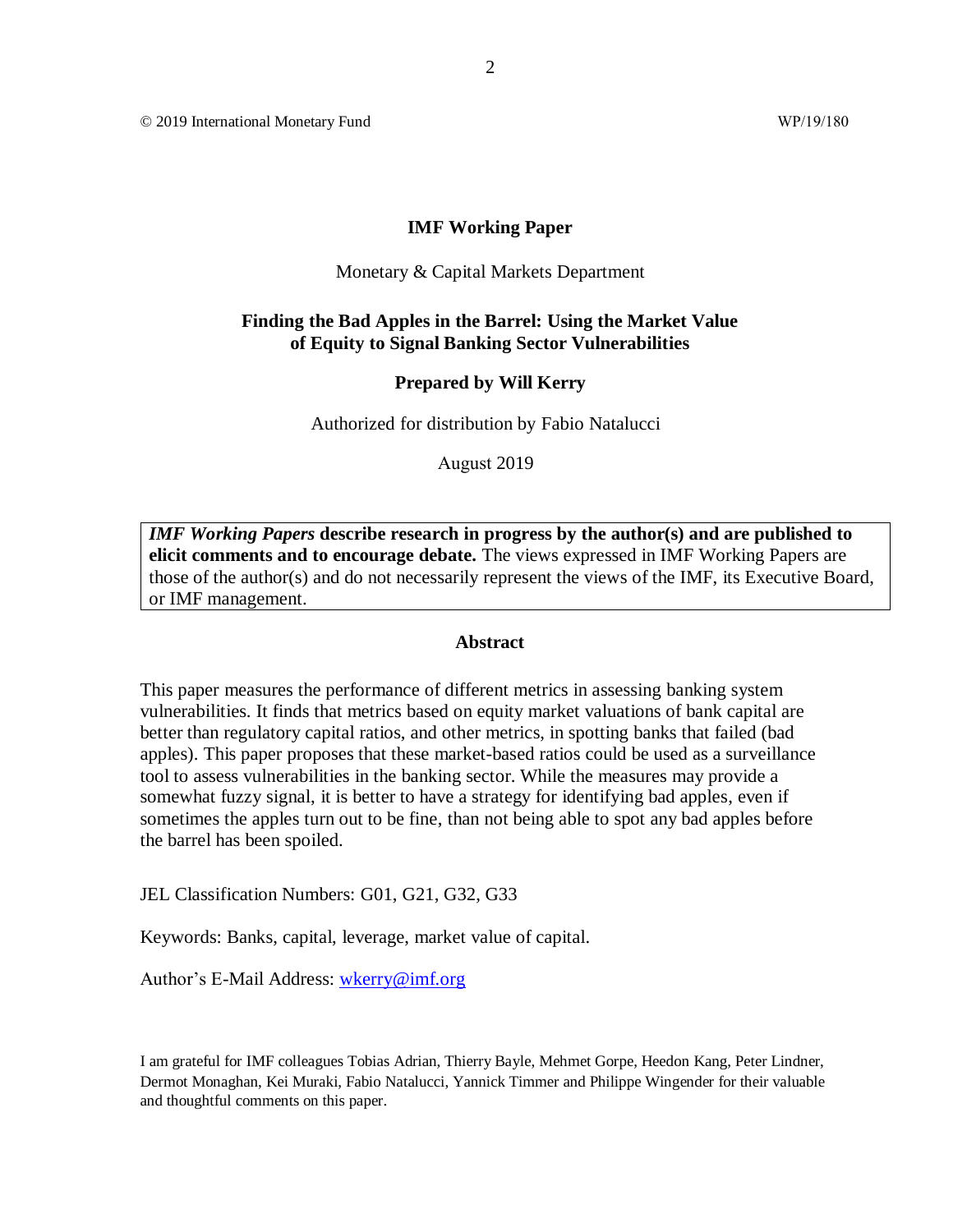# **Contents Page**

2

| B. Would These Metrics Have Helped Identify Problem Banks in the Pre-Crisis |  |
|-----------------------------------------------------------------------------|--|
|                                                                             |  |
|                                                                             |  |
|                                                                             |  |
|                                                                             |  |
|                                                                             |  |
|                                                                             |  |
|                                                                             |  |

# **Tables**

| 3. Median Value for the Proposed Metrics: Surviving and Failing Banks 12           |  |
|------------------------------------------------------------------------------------|--|
| 4. Area under the Receiver Operator Curve for Different Combinations of Metrics 17 |  |
| 5. Thresholds and Associated Performance Statistics for Different Metrics 18       |  |
|                                                                                    |  |

# **Figures**

| 1. Proposed Metrics: Sample Medians and Distributions in the Pre-Crisis Period11     |  |
|--------------------------------------------------------------------------------------|--|
| 2. Proposed Metrics: Time Series of Sample Distributions in the Pre-Crisis Period 14 |  |
|                                                                                      |  |
|                                                                                      |  |
|                                                                                      |  |
|                                                                                      |  |
|                                                                                      |  |
|                                                                                      |  |
|                                                                                      |  |
|                                                                                      |  |
|                                                                                      |  |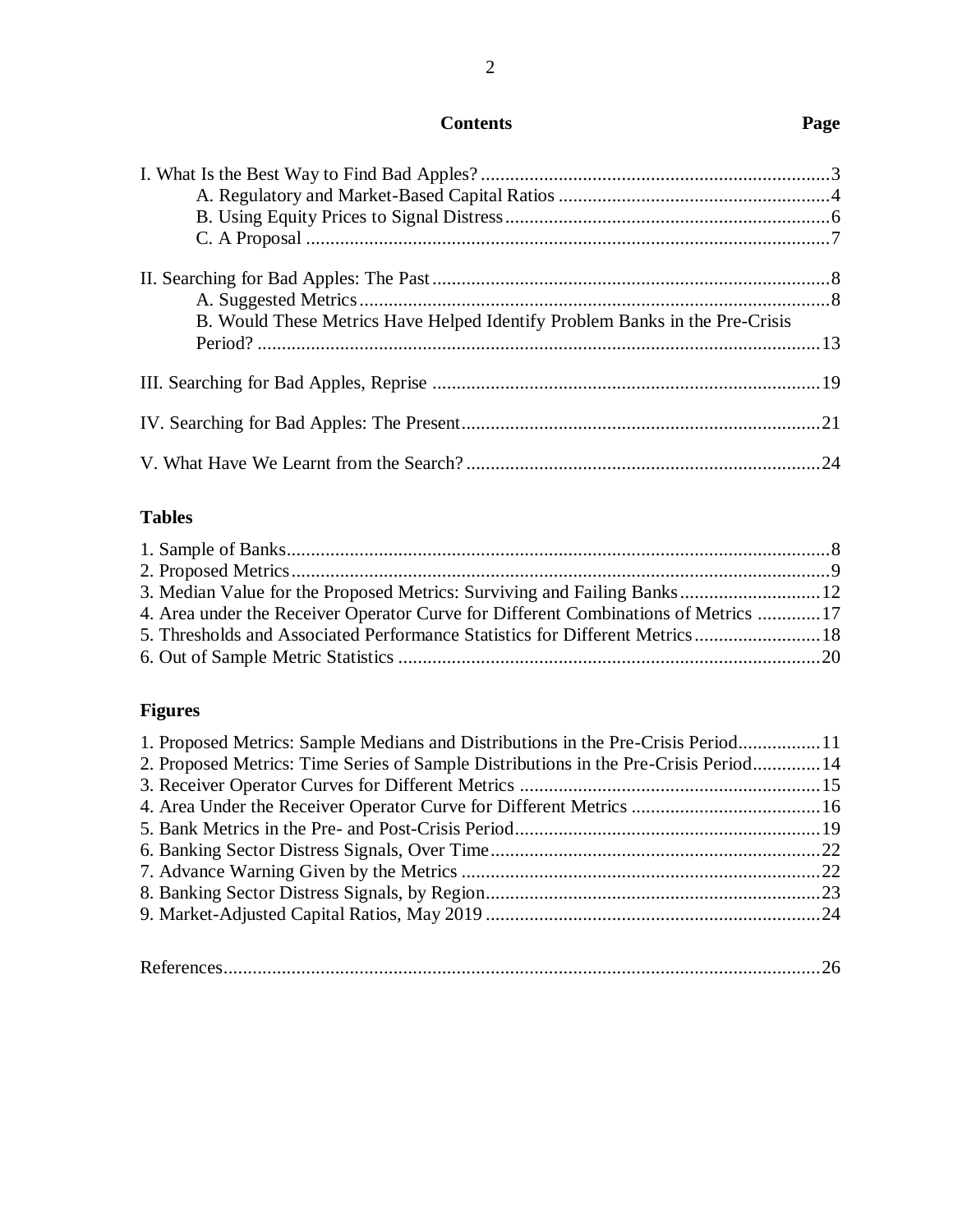#### **I. WHAT IS THE BEST WAY TO FIND BAD APPLES?**

There is a saying that "*one bad apple spoils the barrel*". The idea is, of course, that if there is one rotten piece of fruit, infested with mold, this could contaminate other apples and spread the decay through the entire barrel. This analogy is often used to describe the impact that one person's wayward behavior can have on others. But this idiom could also be applied to banks operating within an interconnected system. In a crisis, a failure of one bank can spillover to other banks. For example, the demise of one bank could cause wholesale or retail customers in other banks to quickly withdraw their deposits to avoid losing their money. This bank run could lead to the failure of a second bank, increasing depositor anxiety, inducing a further round of cash withdrawals, more bank failures, and so on. This paper looks for ways in which to spot problems in the banking sector before the rot starts spreading through the system.

In the period prior to the global financial crisis, one way of trying to identify problem banks was to look at regulatory ratios, such as the Tier 1 capital ratio. This represents one metric in the "C" or capital adequacy part of the CAMELS assessments that had been used by supervisors to assess individual banks, as discussed in Lopez (1999). <sup>1</sup> However, the experience in the crisis was that these ratios did not provide a useful signal of future bank distress. Supervision has since evolved to incorporate a more holistic assessment of banks. Nevertheless, there is still a need for regulatory capital ratios as a fundamental part of broader banking supervision, in ensuring that banks have a minimum level of capital relative to the size or riskiness of their balance sheet. The necessity of regulatory ratios is not in question. However, there is a question about the effectiveness of these regulatory ratios in flagging failing banks.

This paper was inspired by Haldane (2011) which suggests that equity market-based metrics of bank solvency could be used as a signal of problems at banks. Haldane finds that while Tier 1 capital ratios are no better than a coin toss at predicting the failure of banks, marketbased capital ratios offer clear advance signals of impending bank distress well over a year ahead of the global financial crisis. This point is reiterated in Haldane (2012) which suggests that the explanatory power of a market-based capital ratio is about 10 times greater than the more complicated risk-weighted regulatory Tier 1 capital ratio.

Bulow and Klemperer (2015) state, rather more directly, that "it is now well understood that regulatory capital measures are only loosely related to solvency" as the major banks that required bailouts in the global financial crisis reported that they were well capitalized until the bitter end. For example, Bulow and Klemperer (2013) reports that RBS had the second

 $\overline{a}$ 

<sup>&</sup>lt;sup>1</sup> The CAMELS acronym stands for the different aspects of banks that are typically assessed by supervisors: (1) Capital adequacy; (2) Asset quality; (3) Management; (4) Earnings; (5) Liquidity; and (6) Sensitivity to market risk.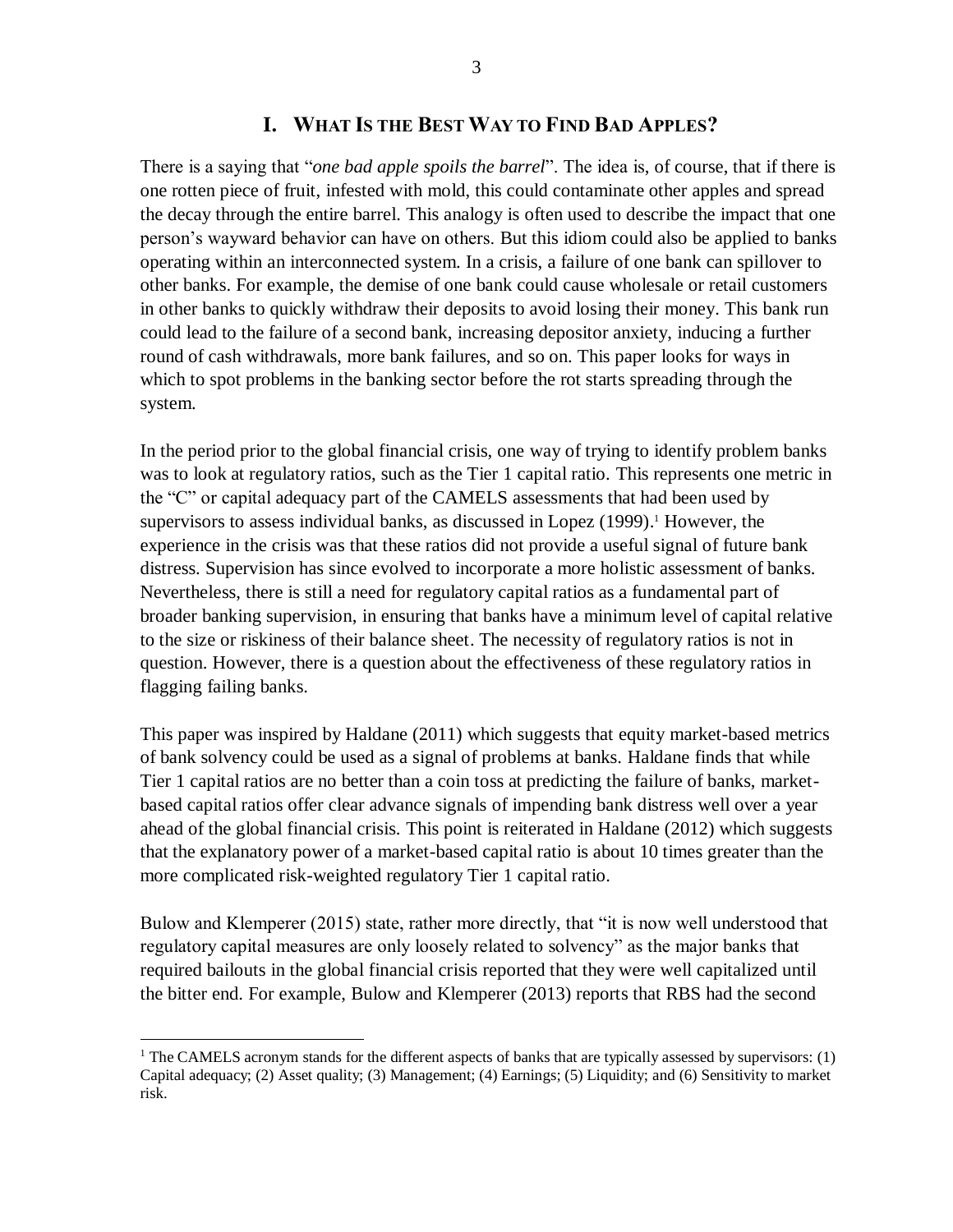highest total capital ratio of the five large UK banks and the highest Tier 1 ratio, just four months before its bailout, and Bankia had a 9.9 percent core Tier 1 ratio until May 2012, when it had a bailout. A similar tack is taken by Calomiris and Herring (2011), who conclude that the market value of equity can signal problems at banks in advance of their eventual failure.

The use of equity market-based ratios draws on a seam of earlier work on the use of market signals in bank supervision. For example, Flannery (1998) proposed that oversight of banks could be improved if supervisors systematically incorporated more market information into their analysis. Gunther *et al* (2001) find that a measure of viability based on stock prices helps predict the financial condition of individual banks, beyond the information provided by past bank inspections and quarterly financial statements. Krainer and Lopez (2004) conclude that equity market indicators should be incorporated into off-site supervisory monitoring. Similarly, Curry *et al* (2004) deduce that equity market variables add important information to the identification of failed institutions beyond that contained in quarterly accounting data. Cannata and Quagliariello (2005) also find that equity markets may represent a valuable tool for acquiring data on the risk profile of banks, before supervisory statistics become available, and that this might enrich the assessment of financial stability. More recently, Friend and Levonian (2013) demonstrate that signals of bank condition based on equity prices are somewhat more accurate in predicting bank failures than regulatory ratios and are able to identify failing banks much farther in advance of failure.

There are also a number of papers that use market-based metrics to assess bank health from a surveillance standpoint, rather than as part of bank supervision. Such studies include Acharya, Engle and Richardson (2012)—who calculate the capital shortfall that banks would face in the event of a crisis—Brownlees and Engle (2017)—which presents a conditional capital shortfall estimate as a systemic risk measure—and Sarin and Summers (2016)—who find that financial market information provides little support for the view that major banks are significantly safer than they were before the crisis.

## **A. Regulatory and Market-Based Capital Ratios**

One question that could be asked at this juncture is why are regulatory ratios so poor at predicting bank failure? One obvious answer is that regulatory ratios are only published on a quarterly basis, at best, and with a lag. This means that the information they provide is already stale when it is published. Market prices, however, are forward-looking and so should incorporate expectations about the future value of bank capital.

A second answer is that accounting rules are behind some of the wedge between book and book valuations of equity. For example, the valuation of some assets on bank balance sheets at cash values, the use of model-based valuations for opaque and illiquid (so called Level 3) assets, and the treatment of certain off-balance sheet exposures in some regulatory ratios may contribute to the underperformance of regulatory ratios.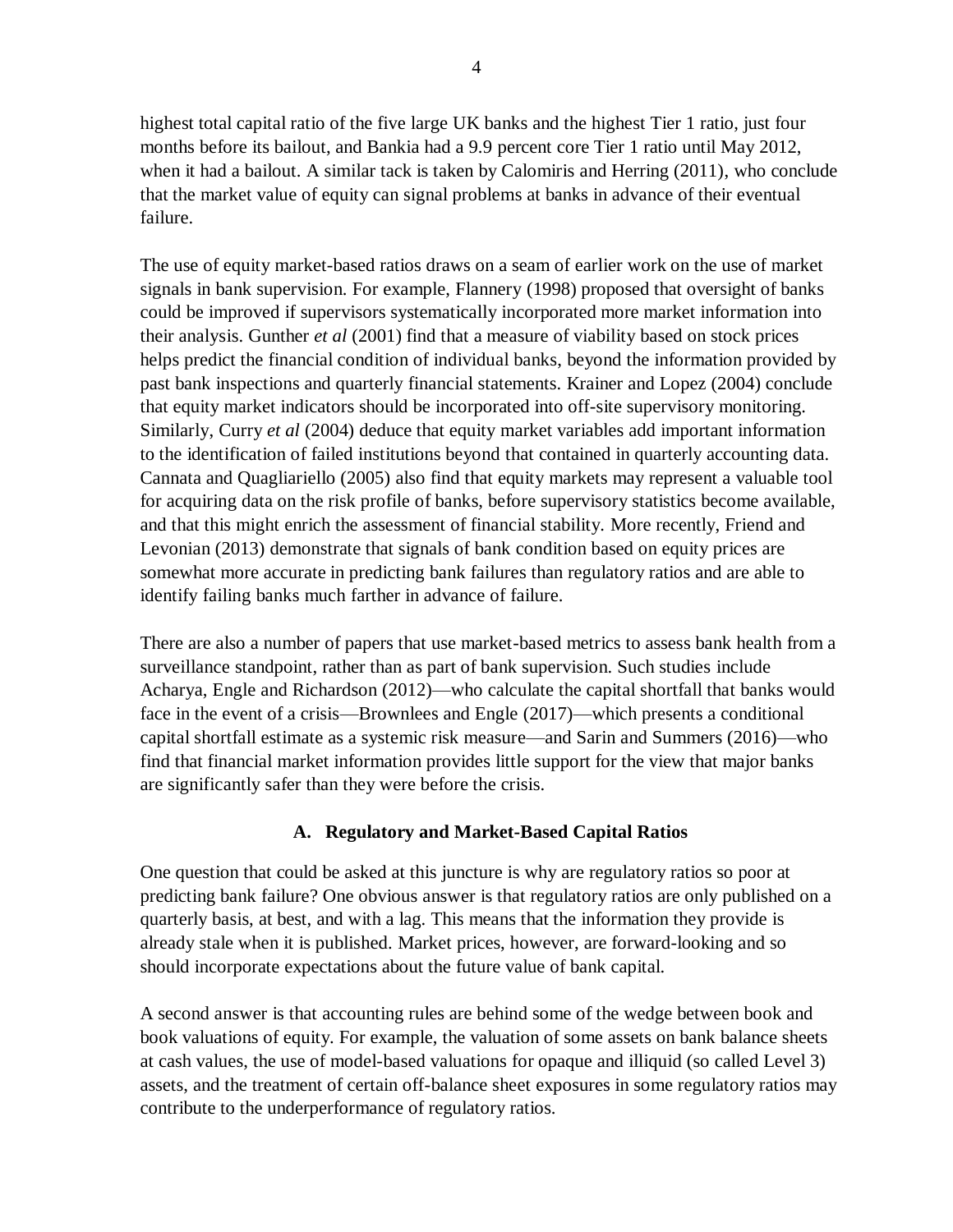Furthermore, banks may use accounting rules to flatter their balance sheets. Calomiris and Herring (2011) suggest that banks use regulatory and accounting arbitrage to delay recognition of losses. The assert that such behavior makes it unlikely that supervisors (and supervisory ratios) can keep-up with the actual state of bank balance sheets. Similarly, Huizinga and Laeven (2009) showed that banks use accounting discretion to overstate the value of distressed assets to the extent that balance sheets offer a distorted view of bank financial health. Furthermore, Bulow and Klemperer (2015) suggest that banks may be window dressing their reported accounts and that the reported book value of equity can be subject to manipulation.

Adrian, Boyarchenko and Shin (2016) find—in a similar vein—that banks actively smooth their book equity by adjusting the payouts that they give to shareholders. Market leverage, however, largely reflects movements in the valuation of bank (tangible and intangible) assets. This leads to the conclusion that book leverage is procyclical—it is high during booms when assets are large—but that market leverage is countercyclical, as also recorded in Adrian and Shin (2010).

Haldane (2012) suggests that complexity may be an additional dimension, arguing that "less may be more" when assessing bank solvency. The Tier 1 ratio uses risk-weighted assets in its denominator, and this is the result of "several million" calculations in a large, complex bank. Haldane suggests that this complexity increases opacity and places reliance on a large number of estimated parameters. Ultimately, complex risk-weighting may be a sub-optimal way of assessing bank health if the financial environment is uncertain. Simpler capital ratios, such as the leverage ratio, as suggested better metrics for assessing bank solvency.

This finding follows Estrella, Park and Persitiani (2000) which concludes that more simple ratios—such as the leverage ratio and the ratio of capital to gross revenue—are just as good at predicting bank failure as the risk-weighted Tier 1 capital ratio. Bulow and Klemperer (2015) also assert that there is tremendous discretion in the calculation of risk-weighted assets (the denominator in Tier 1 ratios) and this can affect the accuracy of regulatory ratios. In fact, a study by the Basel Committee on Banking Supervision (2013) found that differences in the risk weight assigned to the same hypothetical portfolio by a sample of 32 banks translates into a variation in the capital ratio across those banks of almost 4 percentage points (a 2 percentage point variation in either direction).

Of course, there are three pillars to the Basel approach to banking supervision, and regulatory ratios are only part of the first of these pillars. The second pillar is supervisory review and the third is market discipline. This last pillar has been implemented through a set of disclosure requirements that aim at enabling market participants to determine their own view of the capital adequacy of a bank. In this sense, market-based measures rely on the third pillar of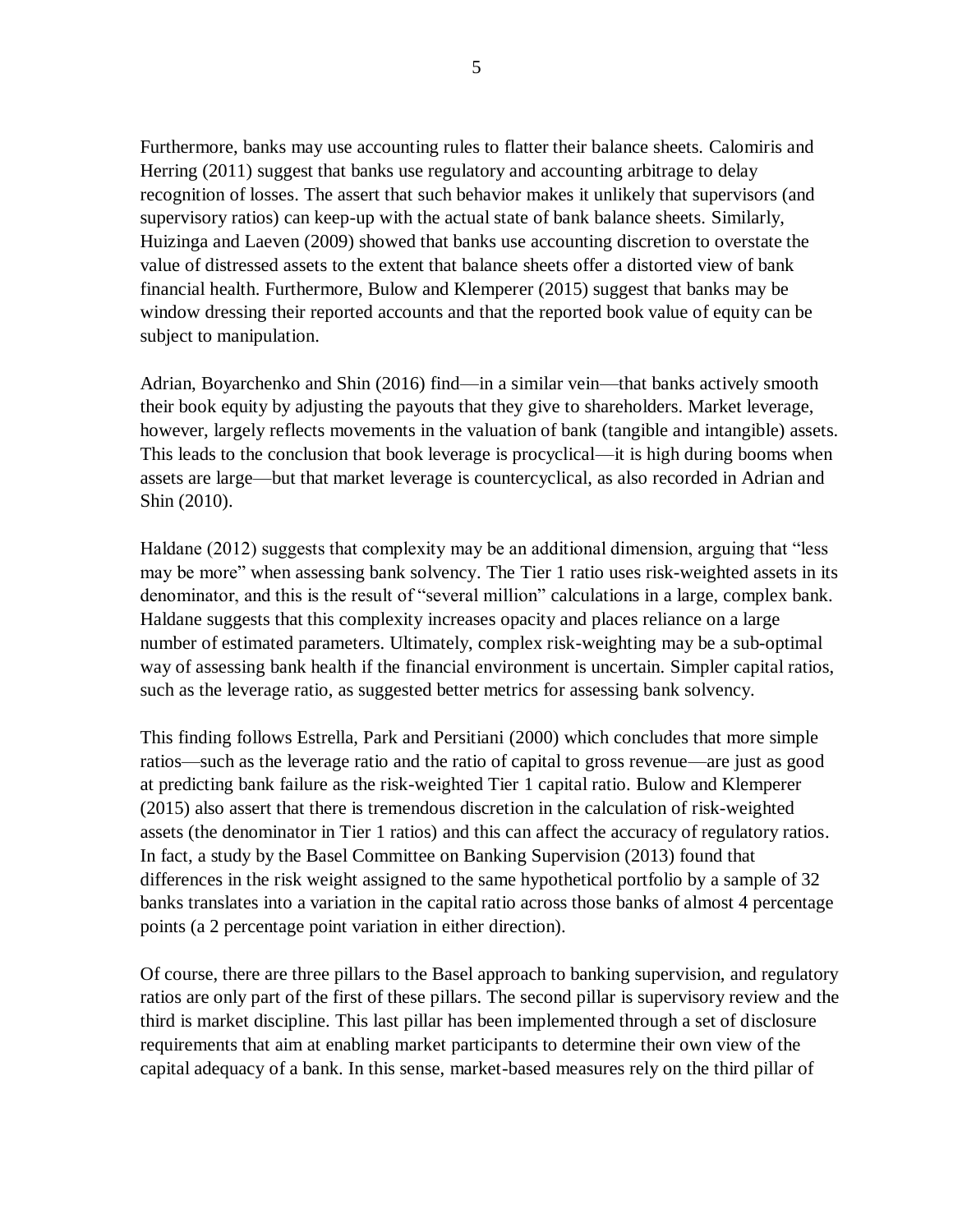the Basel framework and so work in tandem with banking regulation. They should not be considered a substitute for regulation.

Finally, market valuations of banks may include other valuable information that is not captured by regulatory ratios. Market prices may incorporate investor views about contagion risks between banks, particularly in periods of stress, and this may help them signal bank failures. In addition, there could be some endogeneity in market valuations that improve their predictive power. For example, if investors lose confidence about the solvency of a bank, the market valuation of the banks is likely to fall precipitously. At the same time, investors with deposits in the same bank might withdraw this cash. In an extreme case, this could trigger a bank run, and the eventual failure of the bank. The market valuation would have provided a good signal of a bank failure as it would have reflected the underlying loss of confidence in the solvency of the institution.

## **B. Using Equity Prices to Signal Distress**

A second important question to ask, is why use the equity market to help signal banking distress, rather than other alternatives, such as subordinated bonds or credit default swaps? One argument in the literature is that equity markets are more liquid and though to be more efficient at processing information than many other markets (Calomiris and Herring, 2011). A second reason is that investors may view large banks as be too-big-to-fail and this could affect signals in bond and credit default swap markets more than equity markets (Krainer and Lopez, 2004). This paper tests whether credit default swap spreads perform as well as equity market measures, albeit with the caveat that credit default swap spreads are available for fewer banks than equity prices.

Using equity market indicators can also lead to the concern that prices can be driven by bank profitability, or more precisely investor expectations about discounted future dividends and cash flows, rather than the probability of bank failure. However, Vickers (2018) reminds us that a bank's obligations to depositors and bondholders are met by bank cash flows. This means that weak bank profitability is a problem, whatever the cause, and that low market valuations for banks are a real concern. Low profits also prevent banks from building the book value of their equity organically through retained earnings, and might encourage banks to take on more risks to boost earnings, as discussed in Das *et al* (2019). A low price-to-book ratio is also likely to make it more difficult for banks to raise equity in markets to bolster balance sheets (IMF, 2018).

Furthermore, Vickers (2019) argues that the market capitalization of a bank (the price-tobook ratio is of course the ratio of this measure to the book value of equity) reflects a view of the value of current assets less liabilities, *plus* the franchise value of future profits (in excess of the cost of capital) *plus* the option value arising from shareholders' limited liability and any implicit subsidy. The first of these items suggests that equity market valuations of banks will reflect information about the health of bank balance sheets (in addition to profitability).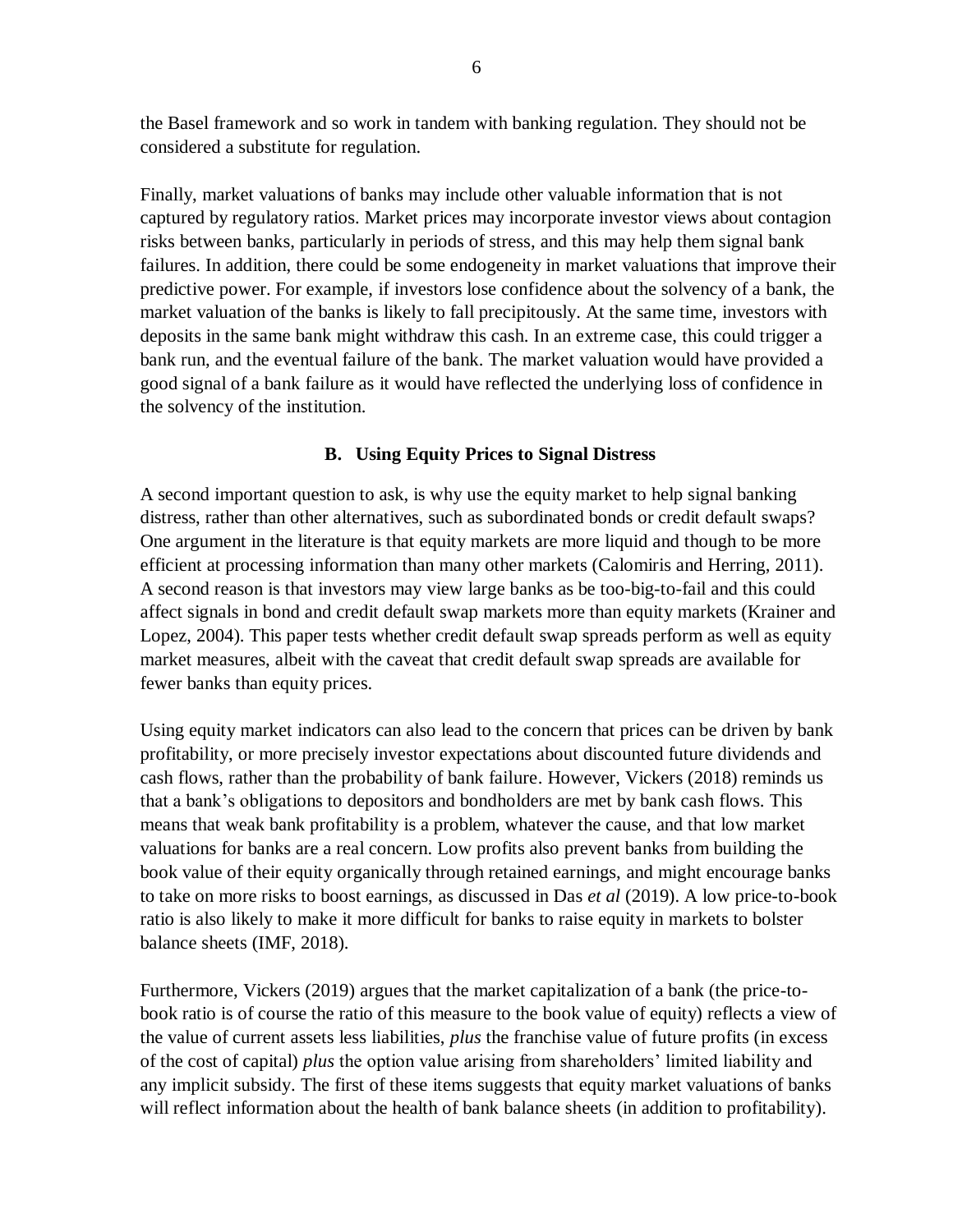This theoretical approach is corroborated by empirical work undertaken by Calomiris and Nissim (2012) which finds that stock market declines for banks since 2007 reflect falling values of lending and deposit taking activities, associated with changes in interest rate levels and their term structure. They also find that the effect of leverage on bank valuation changed sign during the crisis. The market had rewarded high leverage with higher market values prior to the crisis, but leverage then became associated with lower values during and after the crisis. Further work by Bogdanova *et al* (2018) and Grodzicki *et al* (2019) finds that, in addition to profitability, non-performing loans—a measure of poor assets on bank balance sheets—are an important driver of price-to-book ratios.

Another possible issue with using equity market valuations of banks is that they can be affected by the ebb and flow of investor sentiment. In other words, market-based metrics are affected by a time varying price of risk. Bank valuations could fall, along with other sectors in stock market indices, as investor sentiment deteriorates. So declines in valuations may, at first sight, appear to be driven by factors outside of the banking sector.

While future research could usefully look to see whether market-based metrics could be adjusted for the price of risk, it is also important to note that the factors driving investor sentiment are likely to also be relevant for banking sector health. For example, if sentiment is low because there are concerns about the state of the economy, then this will be relevant for banks as an economic slowdown can lead to a worsening in the quality of their assets and losses on their loans. If investor sentiment sours due to a sudden or unexpected increase in the risk-free rate, this is relevant for banks as their funding costs will likely rise. Banks may then pass on these costs to their customers through higher interest rates on their loans. Over time, this could increase debt service problems for some borrowers and—again—lead to a deterioration in asset quality, a rise in non-performing loans, and higher loan losses. Finally, a sudden worsening in investor sentiment, for any other reason, is also relevant for banks through their direct exposure to markets via their trading portfolios. The consequent fall in asset prices would engender mark-to-market losses for banks.

## **C. A Proposal**

This paper uses a series of different regulatory, balance sheet and market-based measures to assess which metrics might be best suited to spotting problem banks (bad apples). The idea is to look at this issue from the point of view of someone tasked with assessing financial stability risks, rather than from the point of view of a banking supervisor. Although the analysis is based on individual banks, the focus is on identifying situations where there are either lots of problem banks or problems at a large bank—in other words identifying vulnerabilities in the banking system as a whole.

The approach is to test and calibrate the different metrics using the banks that failed (and survived) the global financial crisis (Section II). The out of sample performance of these metrics is then assessed (Section III) using the banks that have since run into trouble (as well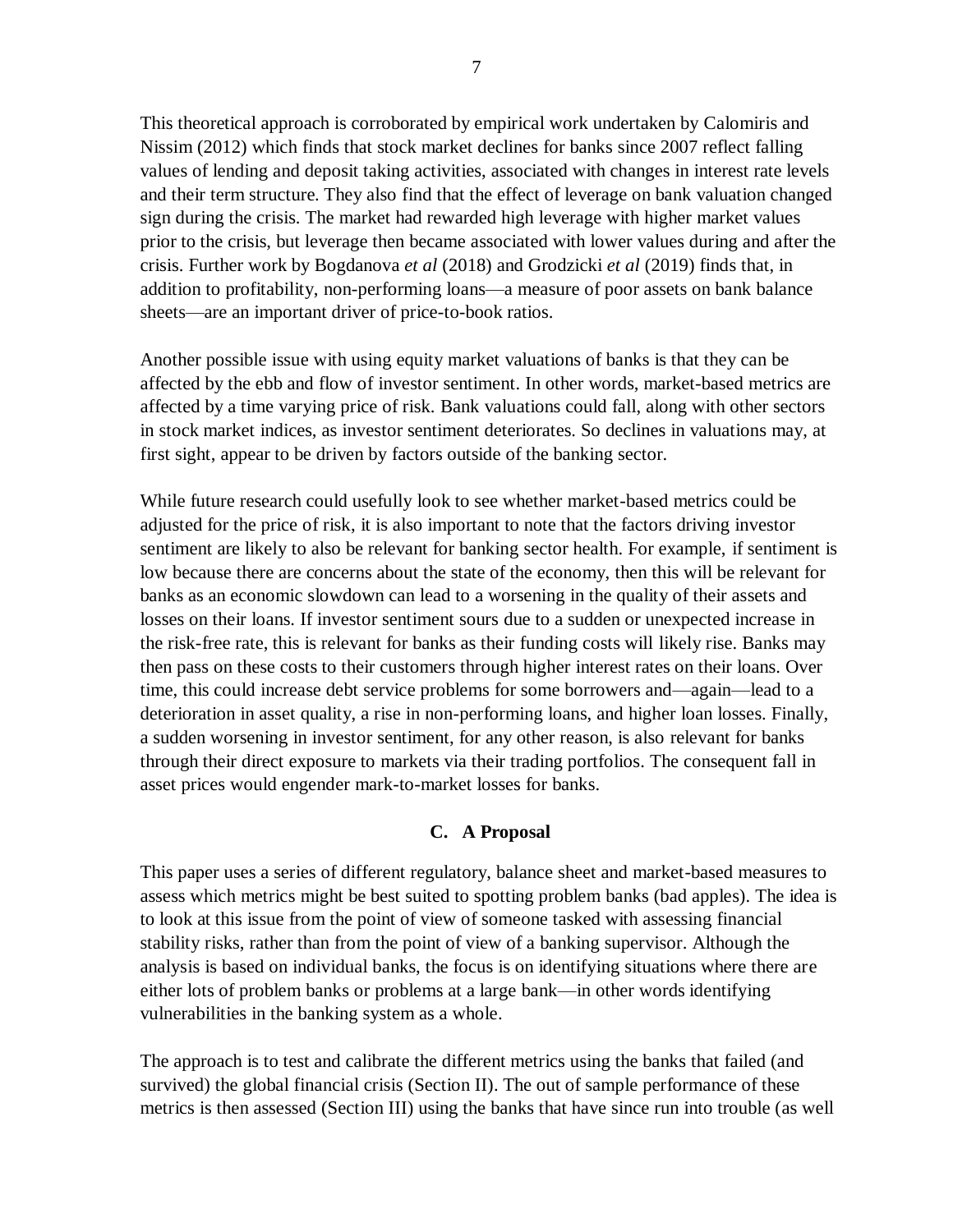as those that have continued operating). The paper also shows how the metrics can be implemented in practice and what they suggest about the risk of bank failures in the current environment (Section IV). Section V concludes.

| Region                                                                                                           | Number of | of which             |                         |  |
|------------------------------------------------------------------------------------------------------------------|-----------|----------------------|-------------------------|--|
|                                                                                                                  | banks     | Failed in<br>the GFC | Failed since<br>the GFC |  |
| Euro area                                                                                                        | 50        | 4                    | 15                      |  |
| (Austria, Belgium, Cyprus, Finland,<br>France, Germany, Greece, Ireland,<br>Italy, Netherlands, Portugal, Spain) |           |                      |                         |  |
| Other advanced Europe                                                                                            | 26        | 5                    | 0                       |  |
| (Denmark, Norway, Sweden,<br>Switzerland, United Kingdom)                                                        |           |                      |                         |  |
| Advanced Asia-Pacific                                                                                            | 44        | 0                    | 0                       |  |
| (Australia, Japan,<br>Korea, Singapore)                                                                          |           |                      |                         |  |
| North America<br>(Canada, United States)                                                                         | 54        | 7                    | 0                       |  |
| Emerging market economies                                                                                        | 55        | 0                    | 0                       |  |
| (Brazil, China, India,<br>Mexico, Poland, Russia,<br>South Africa, Turkey)                                       |           |                      |                         |  |
| Total sample                                                                                                     | 229       | 16                   | 15                      |  |

## **II. SEARCHING FOR BAD APPLES: THE PAST**

#### **A. Suggested Metrics**

The analysis is based on a sample of more than 220 banks that are—or have been—traded on equity markets (Table 1). The sample includes many of the largest banks in the countries included in the study. Out of this sample, there are relatively few banks that either failed in the 2008–09 global financial crisis or subsequently (2011–17).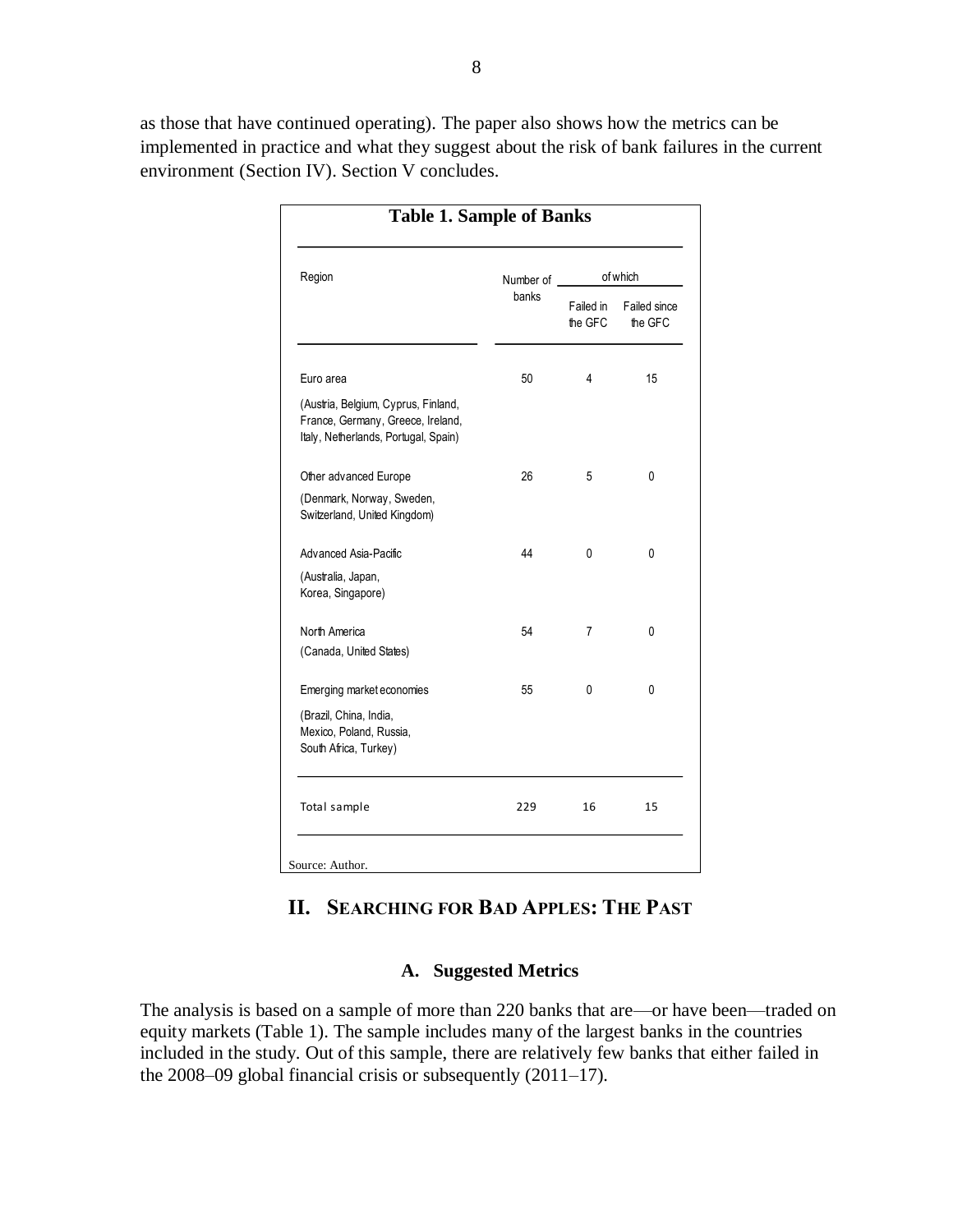While this means that we have few problem banks to condition the methodology on, it also reflects the reality that any metric will need to be able to effectively discern distressed banks from the large number of healthy ones. The definition of failure used for the sample banks includes a bankruptcy, a government bail-out or nationalization, or a government-backed merger of an ailing institution with a stronger partner.

The sample includes banks from advanced economies and large emerging market economies. Although there were no failures among the emerging market banks in the sample in the period studied, these banks were included so that the results of the study could be used to identify vulnerabilities in banking systems globally (and not just in advanced economies). The emerging market banks also act in a similar way to a control group in the study—if any of the metrics consistently flag problems in emerging market banks that did not fail, then they may not be reliable.

A number of different metrics are tested against their potential to predict the failure of bank (Table 2). The first is the regulatory Tier 1 ratio, given the bad press that it has received in the literature, discussed above. The second is the simpler leverage ratio, favored in Haldane (2012).

| <b>Table 2. Proposed Metrics</b>                                        |                                                                                 |  |  |  |  |
|-------------------------------------------------------------------------|---------------------------------------------------------------------------------|--|--|--|--|
| 1. Tier 1 capital ratio                                                 | Tier 1 capital / risk-weighted assets                                           |  |  |  |  |
| 2. Leverage ratio                                                       | Tangible common equity / adjusted tangible assets                               |  |  |  |  |
| 3. Loan-to-deposit ratio                                                | Loans / customer deposits                                                       |  |  |  |  |
| 4. Asset growth                                                         | Annual growth in adjusted tangible assets                                       |  |  |  |  |
| 5. Market capitalization ratio                                          | Market capitalization / adjusted tangible assets                                |  |  |  |  |
| 6. Market-adjusted capital ratio                                        | $min$ {Price-to-book ratio,1}*tangible common equity / adjusted tangible assets |  |  |  |  |
| 7. Implied volatility                                                   | At the money call implied volatility                                            |  |  |  |  |
| 8. Credit default swap spreads                                          | Five-year senior credit default swap spread                                     |  |  |  |  |
| Note: Tangible assets are adjusted for derivatives netting at US banks. |                                                                                 |  |  |  |  |

The next two measures are additional balance sheet metrics. The first is the deposit-to-loan ratio, which is a structural indicator of a bank's funding profile. It can be thought of as a less sophisticated net stable funding ratio (NSFR), used as we do not have historical (or even current in some cases) NSFR data to use. The idea is that if deposits are a lower proportion of loans, then more wholesale funding is used. If this wholesale funding is short-term, then it can open the bank up to greater funding risks. If the wholesale funding is longer-term, this is more stable, but can also create rollover risk if a significant amount of funding matures at the same time.

The second balance sheet measure is asset growth, or more specifically a sharp deleveraging—or cut back in assets—following a period of fast expansion in assets. The idea here is that a bank which is expanding its assets much faster than usual could be taking on more risks. If this is being done by increasing lending, then a bank may have lent to more risky borrowers than it has done in the past. It may also have had less time to check the credit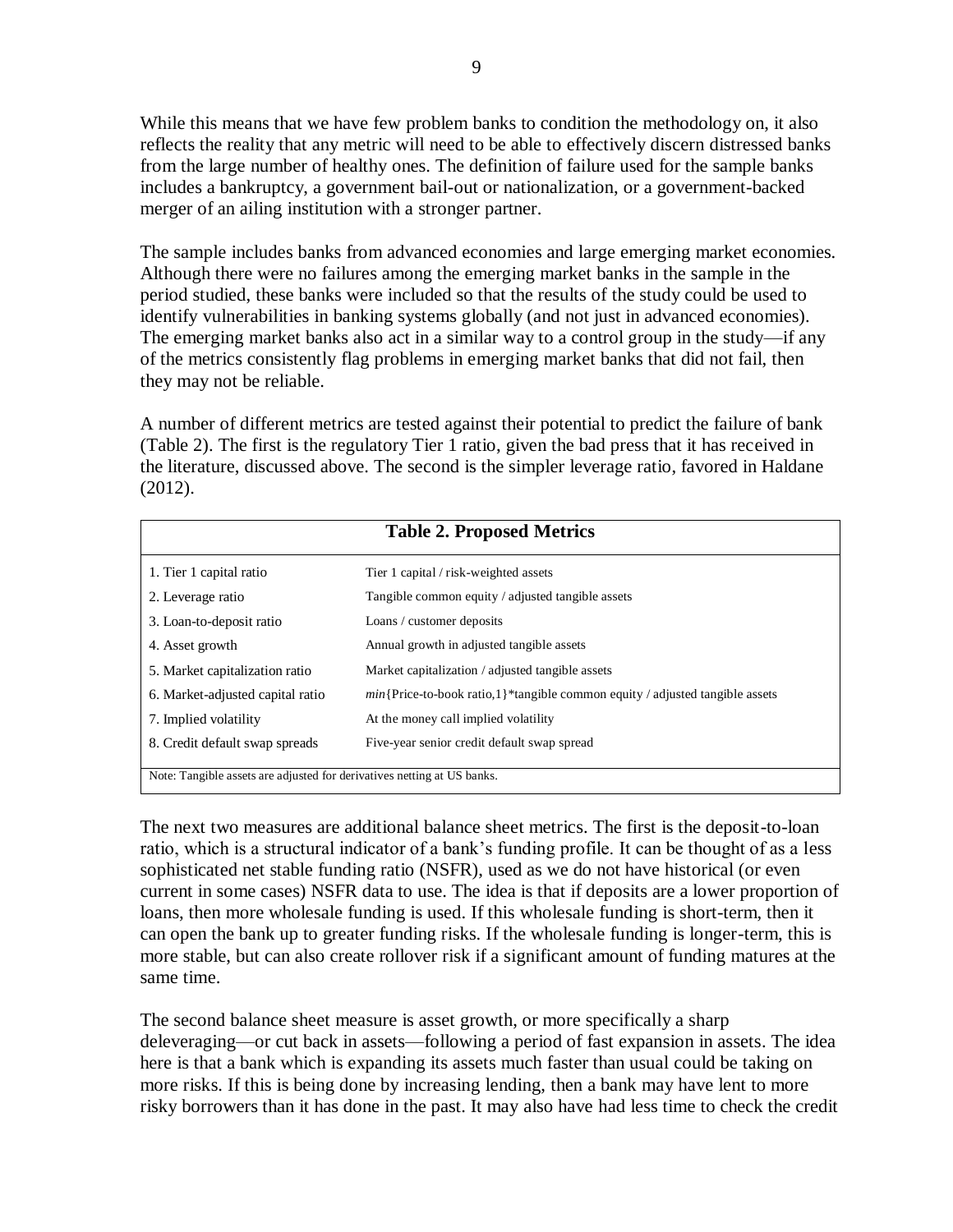quality of those it is lending to. Similarly, a large expansion of a trading book or bond portfolio could result in a bank moving into markets that the bank is less familiar with and so it may not be able to assess the risks as well as in its more traditional habitat. But as a bank gets into trouble, through its riskier balance sheet, it is forced to deleverage by cutting back its assets sharply as capital is eroded or as bank managers seek to offload risk.

There are then two variants of equity market-based measures. The market capitalization ratio, proposed in Haldane (2011), and the market-adjusted capital ratio. The latter is effectively the same as the leverage ratio until a bank's price-to-book ratio falls below one, when the ratio then falls as the market value of the bank's equity declines. This measure attempts to avoid overvaluing banks' capital during an equity boom, a problem that could affect the market capitalization ratio.

The analysis also includes bank implied volatility from equity options as an alternative equity market measure. Equity volatility is a key input into expected default frequency measures that are often based on a modified Merton model. Equity volatility is used instead of actual expected default frequencies as the former is more readily available from the data sources used here. In addition, as Munves *et al* (2010) explains, expected default frequencies were often low in advance of some bank failures during the global financial crisis, so it is better to use their value relative to other banks, rather than their face value. <sup>2</sup> As the methodology in this paper uses actual values against thresholds, rather than relative measures, this is another reason to favor equity volatility over expected default frequencies.

The final metric is bank credit default swap spreads. This is included to test whether measures based on other markets are useful in signaling problems at banks. Credit default swaps are contracts that compensate the buyer in the event that the reference entity (a bank in this case) defaults (or is subject to another credit event). The spread on a credit default swap is the amount a buyer must pay the seller in return for the protection against default. This means that the spread is a measure of the credit risk that is undertaken by investors in bonds issued by a bank and so, in theory, should provide a useful gauge to assess potential problem banks. Credit default swap spreads, however, are only available for a small number of banks in the sample (around 60), although this includes both failing and surviving banks.

The different metrics are plotted in Figure 1. On the left-hand side of the figure the median of the banks that failed during the crisis is shown, along with the median of the banks that survived. In most cases the median values evolved as expected. Average Tier 1 capital, leverage and deposit-to-loan ratios were lower for banks that failed. In the years in the leadup to the global financial crisis, assets of failed banks grew at a fast pace on average, but then fell significantly as the crisis emerged and took hold. For the two market-based capital ratios, the median ratio of failed banks was not only lower than that for surviving banks, but also fell more quickly in the year before the crisis hit. While the difference in median implied volatility and credit default swap spread was almost indistinguishable for the two sets of

 $\overline{a}$ 

<sup>&</sup>lt;sup>2</sup> Munves *et al* (2010) state that the expected default frequency for Lehman Brothers was 0.1 percent six months before the firm's default and 0.6 percent three months prior to the event. The paper notes that while the level of expected default was low, it was higher than some other banks at the time.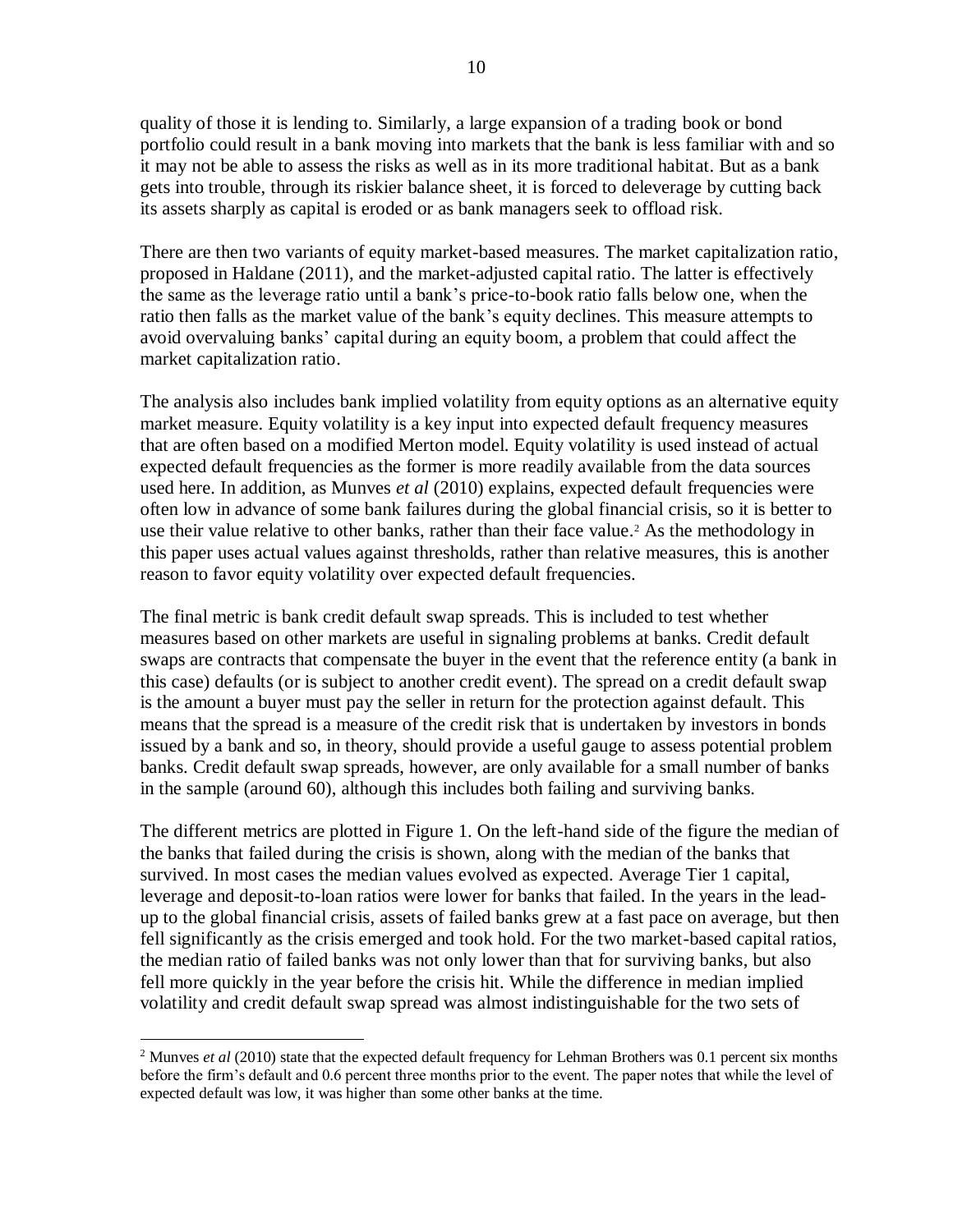

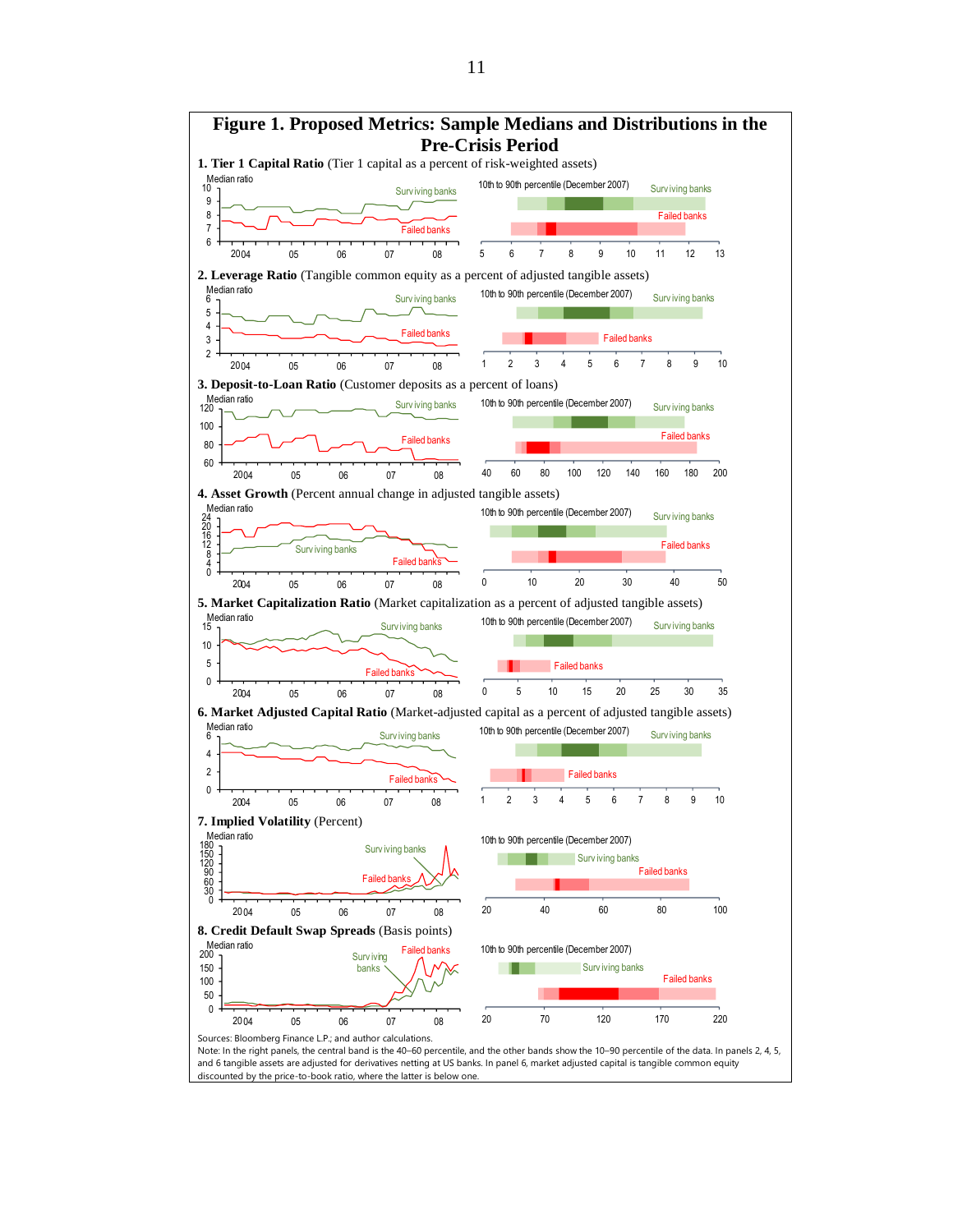banks in the years before the crisis, these diverged as the first strains emerged in 2007 and the median values for failed banks spiked higher than surviving banks.

These results are confirmed in Table 3, which shows the median values of surviving and failing banks in the months leading-up to the global financial crisis. This table also shows how different the medians of the two sub-samples are. There is a substantial difference for many of the metrics: in the case of leverage and deposit-to-loan ratios the difference is around 30–40 percent, for the market-based capital ratios it is about 40–60 percent, and for implied volatility and credit default swap spreads the difference in 2008 is 60 percent or more. There is, however, less difference between the medians of surviving and failing banks for Tier 1 capital ratios, and very little difference for asset growth until the second quarter of 2008.

|                      | September<br>2007 | December<br>2007      | March<br>2008 | June<br>2008 |                      | September<br>2007 | December<br>2007              | March<br>2008 | June<br>2008 |
|----------------------|-------------------|-----------------------|---------------|--------------|----------------------|-------------------|-------------------------------|---------------|--------------|
|                      |                   | Tier 1 capital ratio  |               |              |                      |                   | Market capitalization ratio   |               |              |
| Surviving bank       | 8.7               | 8.4                   | 9.0           | 9.0          | Surviving bank       | 11.8              | 10.7                          | 9.1           | 6.9          |
| Failing bank         | 7.7               | 7.4                   | 7.6           | 7.7          | Failing bank         | 5.6               | 3.9                           | 2.9           | 2.1          |
| Difference (percent) | $-12$             | $-11$                 | $-16$         | $-14$        | Difference (percent) | $-53$             | $-63$                         | $-68$         | $-69$        |
|                      |                   | Leverage ratio        |               |              |                      |                   | Market-adjusted capital ratio |               |              |
| Surviving bank       | 4.8               | 4.8                   | 5.4           | 4.9          | Surviving bank       | 4.7               | 4.8                           | 4.9           | 4.4          |
| Failing bank         | 3.0               | 2.7                   | 2.8           | 2.8          | Failing bank         | 3.0               | 2.5                           | 2.2           | 1.8          |
| Difference (percent) | $-38$             | $-44$                 | $-47$         | $-44$        | Difference (percent) | $-38$             | $-47$                         | $-55$         | $-59$        |
|                      |                   | Deposit-to-loan ratio |               |              |                      |                   | Implied volatility            |               |              |
| Surviving bank       | 115               | 114                   | 110           | 108          | Surviving bank       | 29                | 35                            | 46            | 45           |
| Failing bank         | 74                | 76                    | 63            | 64           | Failing bank         | 36                | 44                            | 86            | 72           |
| Difference (percent) | $-36$             | $-34$                 | $-42$         | $-41$        | Difference (percent) | 26                | 26                            | 86            | 60           |
|                      |                   | Asset growth          |               |              |                      |                   | Credit default swap spread    |               |              |
| Surviving bank       | 15.1              | 14.6                  | 12.1          | 12.5         | Surviving bank       | 30                | 45                            | 107           | 101          |
| Failing bank         | 15.5              | 14.3                  | 12.5          | 9.6          | Failing bank         | 59                | 105                           | 192           | 162          |
| Difference (percent) | $\overline{2}$    | $-2$                  | 3             | $-23$        | Difference (percent) | 96                | 132                           | 80            | 61           |

However, what is important here is not just the median value, but the whole distribution of the metrics for the sample of failed and surviving banks. The right-hand side of Figure 1 shows the  $10^{th}$ –90<sup>th</sup> percentiles of the two samples at December 2007 (time series of the distributions are shown in Figure 2). In many of the metrics, the distributions overlap for much of the sample, suggesting that it will be difficult to use them to identify banks that are at risk of failure. However, the market-based capital ratios and the market metrics (implied volatility and credit default swap spreads) appear to be more promising as there is less overlap between the two samples of banks.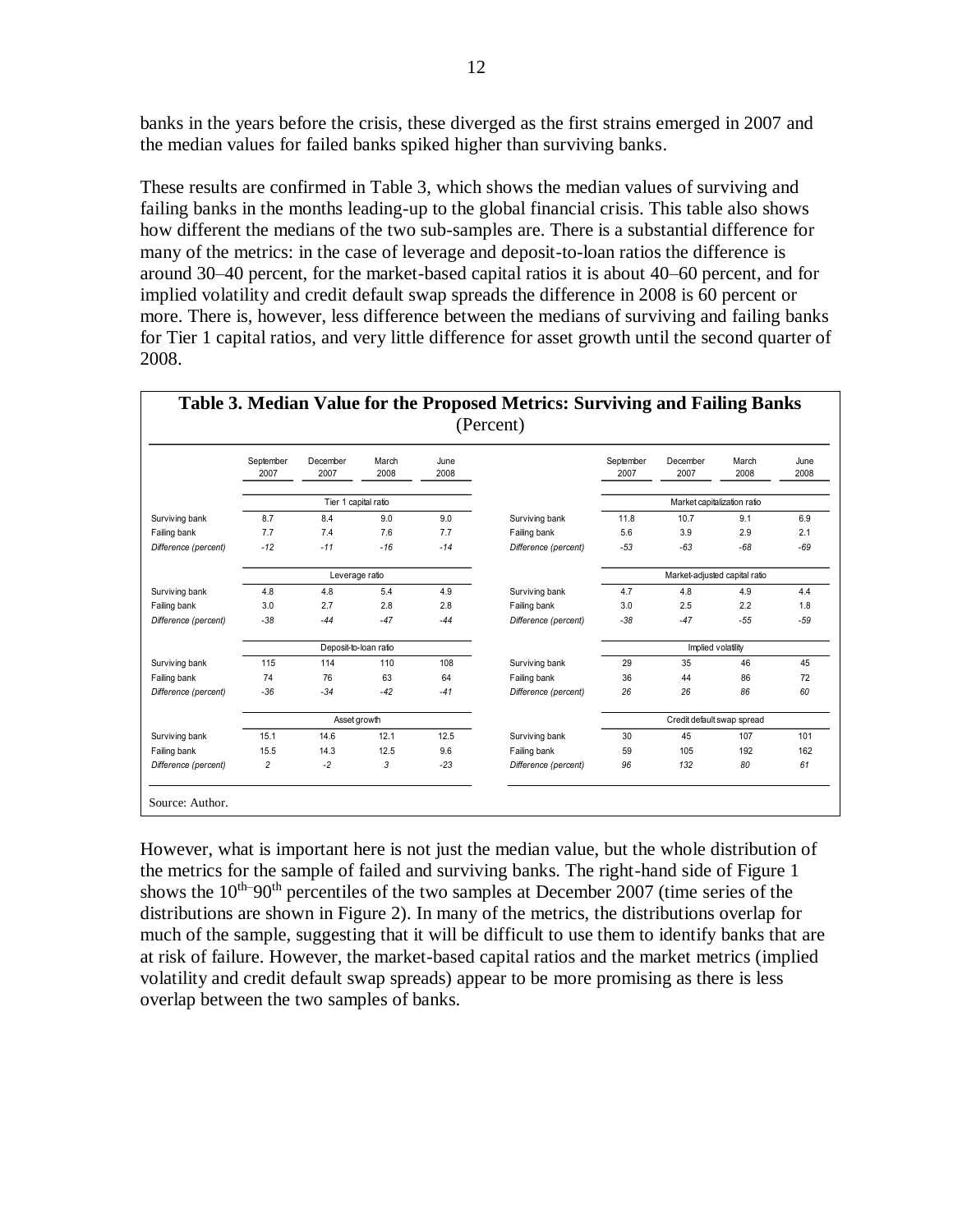#### **B. Would These Metrics Have Helped Identify Problem Banks in the Pre-Crisis Period?**

Having had a quick look at the data for the different metrics, a more formal assessment of their performance in signaling bank failures in the pre-crisis period (2001–2009) was conducted. The approach used was similar to Borio and Drehmann (2009) and calculates the true positive and false positive rates for the different metrics over a range of different thresholds. If a metric flagged a bank that failed at any time during the subsequent two years, this was designated as a true positive signal. The true positive rate  $(p)$  was calculated as the number of these correct signals  $(C)$  relative to the total number of failing banks  $(B)$  in the sample (this is equivalent to one minus type I errors—or one less the rate at which failing banks were missed).

$$
p = \sum_{N}^{i=1} C_i / B
$$

The false positive rate  $(f)$  was calculated as the number of flags issued incorrectly  $(I)$  —in other words when a signal was issued for a bank that did not fail in the following two years relative to the total number of surviving banks in the sample (type II errors).

$$
f = \sum_{N}^{i=1} I_i / (N - B)
$$

The more formal assessment of the different metrics then follows Aldasoro *et al* (2018) and the early warning literature more generally. This uses receiver operator characteristic (ROC) curves to assess the performance of the different metrics in the pre-crisis period. These curves plot the true positive and false positive rates for a range of different thresholds of an indicator. Each point on the ROC curve shows the true and false positive rates for a particular threshold.

A very high threshold will lead to a high true positive rate as failing banks will fall below the threshold, but it will also have a high false positive rate as surviving banks will also come in underneath the threshold. The opposite will be true with a very low threshold, true positives will be low as only banks in the very worst shape will fall below the threshold, but the false positive rate will also be very low as surviving banks are unlikely to be captured by a low threshold. If the metric has no useful information content, then the relationship between false positives and true positives would represent a 45-degree line. A perfect metric would form a right-angled triangle with the 45-degree line, with the right angle at the top left corner of the chart (it would closely hug the y-axis until the true positive rate reached 1 and it would then follow a horizontal line until the false positive rate also reached 1).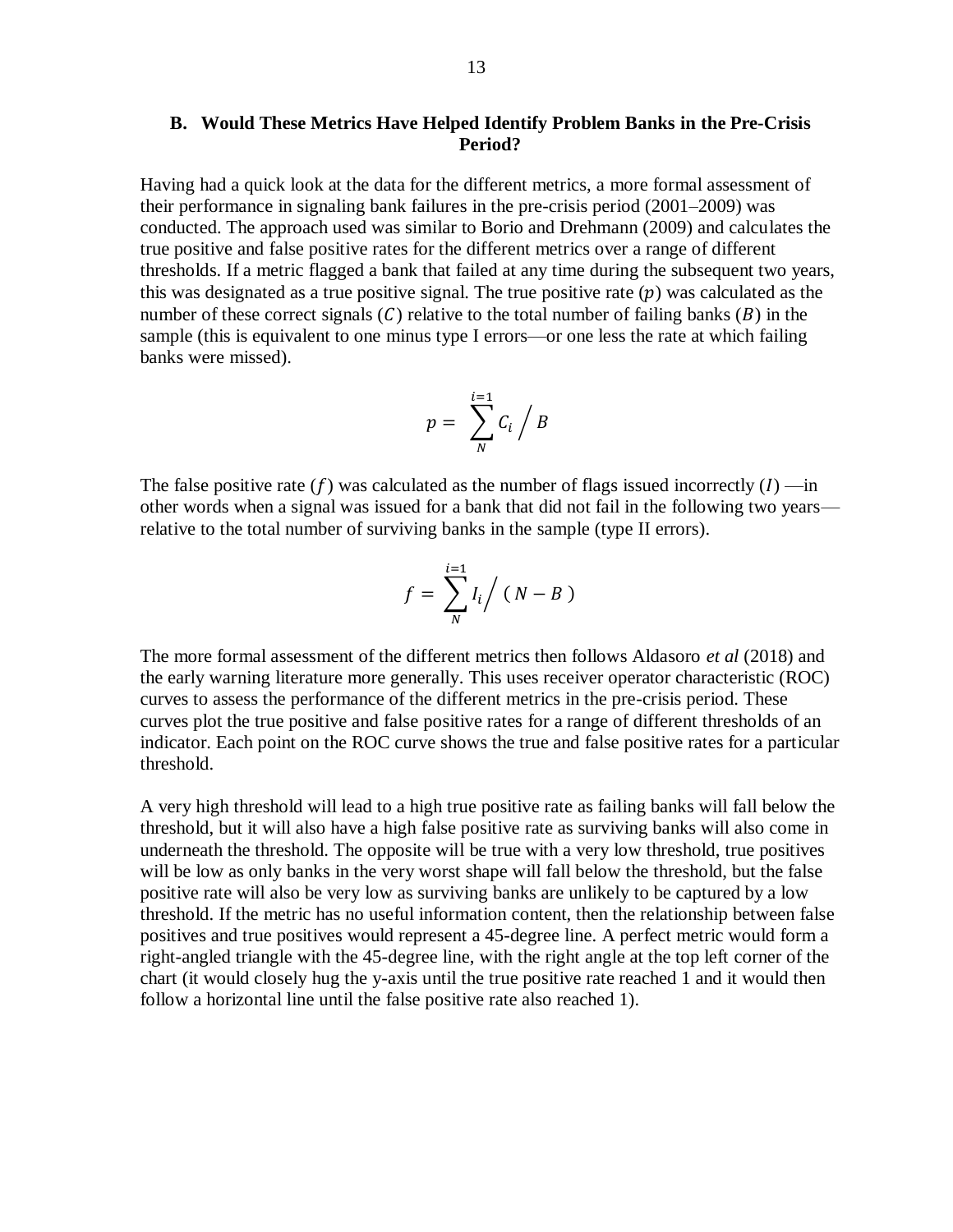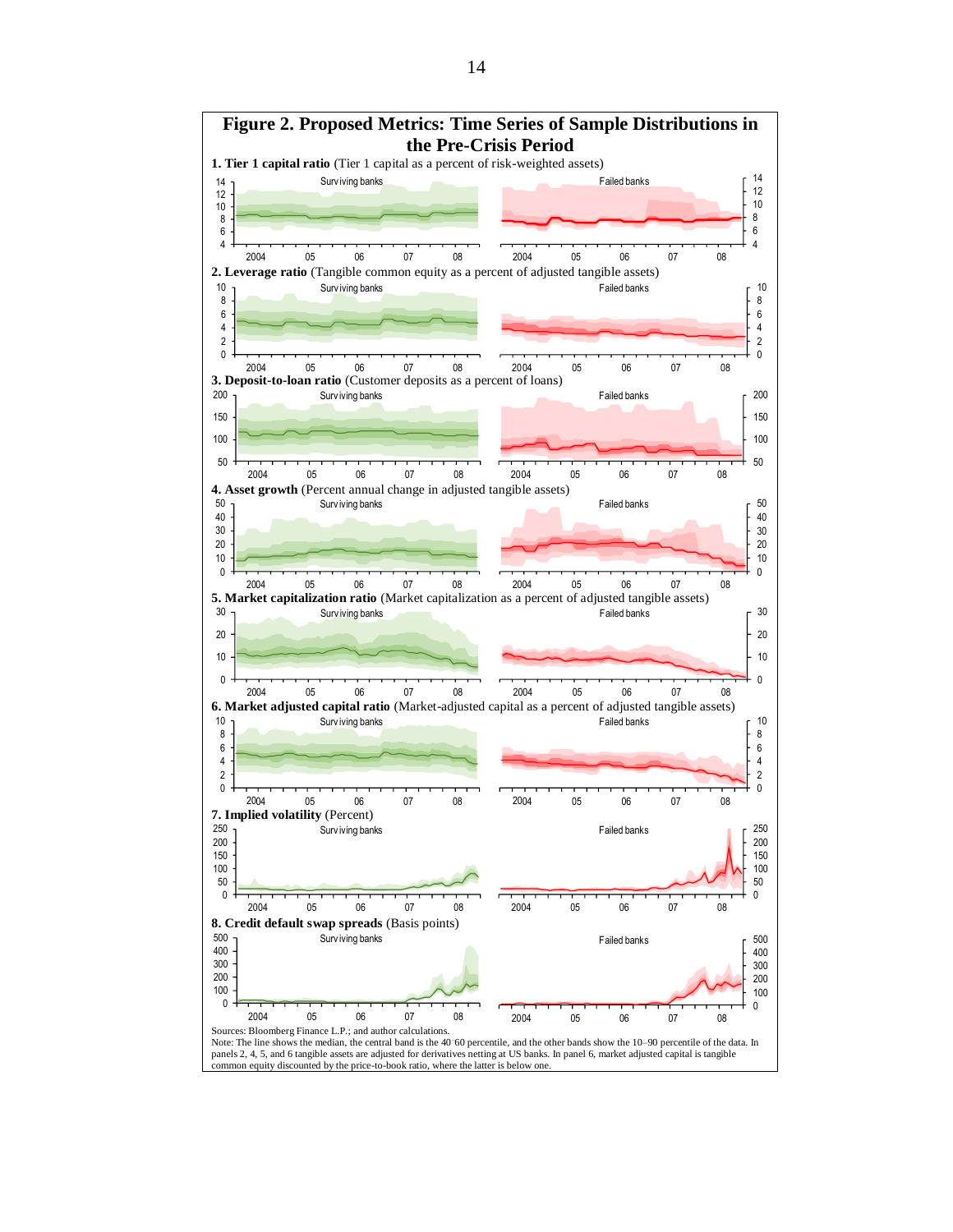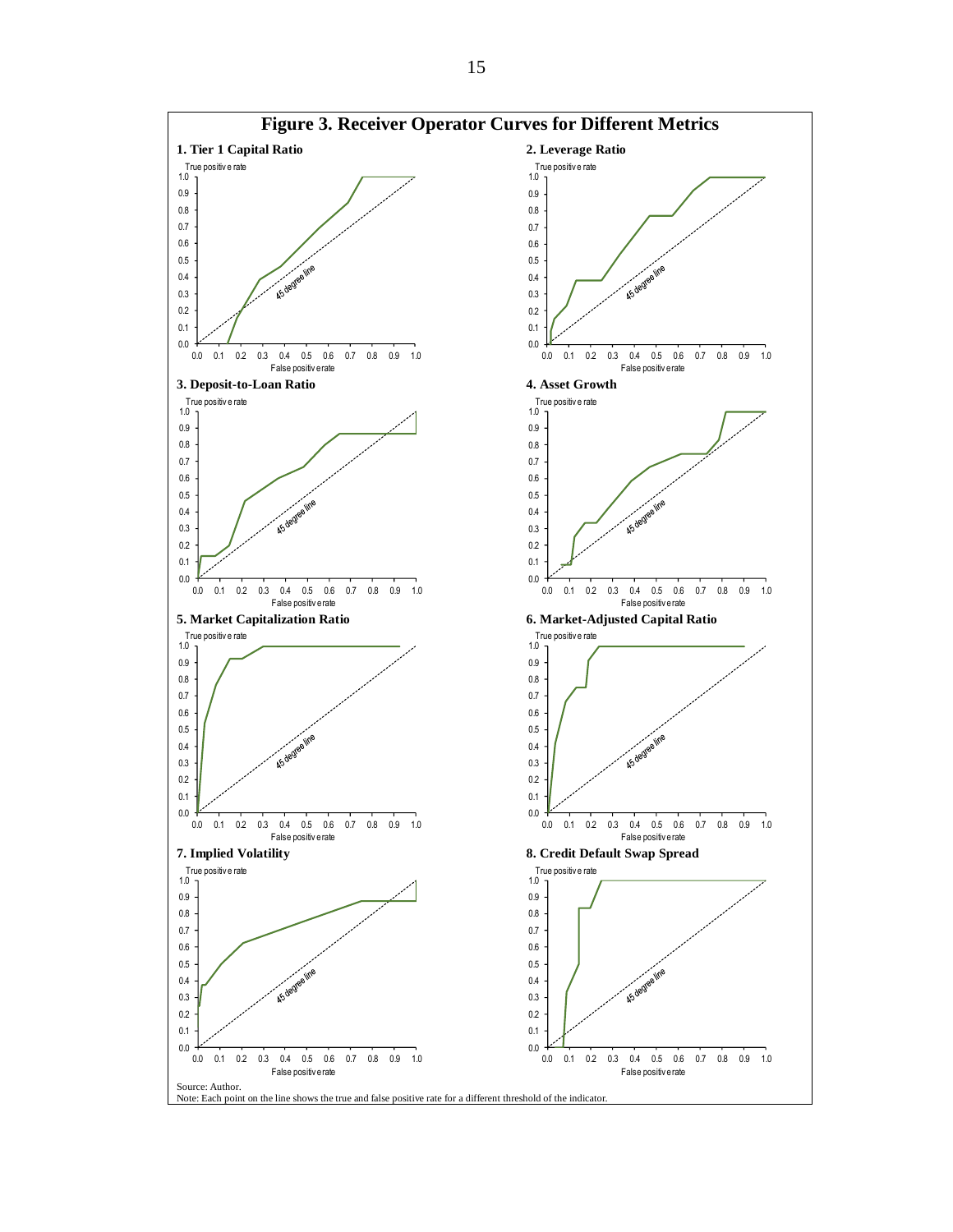A first look at the results suggest that the Tier 1 ratio performed poorly in providing a signal of bank failure in the period ahead of the global financial crisis, as the ROC curve is similar to the 45-degree line (Figure 3). The market-based capital ratios and market metrics, however, have the best ROC curves, closest to the perfect right-angled triangle. The balance sheet metrics are somewhere in between.

The ROC curves can be neatly summarized into a single statistic—which is the area under the curve. Clearly, the area under the 45-degree line would be 0.5, so for a metric to be informative it would have an area of between 0.5 and 1.0—where the higher the number the better the indicator at identifying bad apples from good.

Figure 4 shows the area under the ROC curves for the different metrics in the pre-crisis period. The Tier 1 capital ratio performs poorly on this measure as well, confirming the finding in Haldane (2011) that regulatory ratios are "no better than a coin toss" at predicting bank failure. Asset growth and the deposit-to-loan ratio do not perform much better, while the leverage ratio is the best performing balance sheet metric. At the other end of the scale, credit default swap spreads and the market-based capital ratios have the highest area under their ROC curves, following by implied volatility.



These results, however, only look at one metric at a time. Table 4 presents the area under the ROC curves for combinations of two different metrics. The true positive and false positive rates were calculated based on signals issued by either metric. If a failing bank was correctly flagged by either the first metric or the second metric, this would count towards the true positive rate, and *vice versa*.

The table shows that in many cases there are combinations of two metrics that improve the performance of the metric in isolation. For example, while the area under the curve of the Tier 1 capital ratio is only 0.58 when used alone, combining this with the market capitalization ratio raises the ROC statistic to 0.76. However, this is not always the case. Using a leverage ratio alone is better than combining it with a Tier 1 ratio. The Tier 1 ratio worsens the performance of the leverage ratio.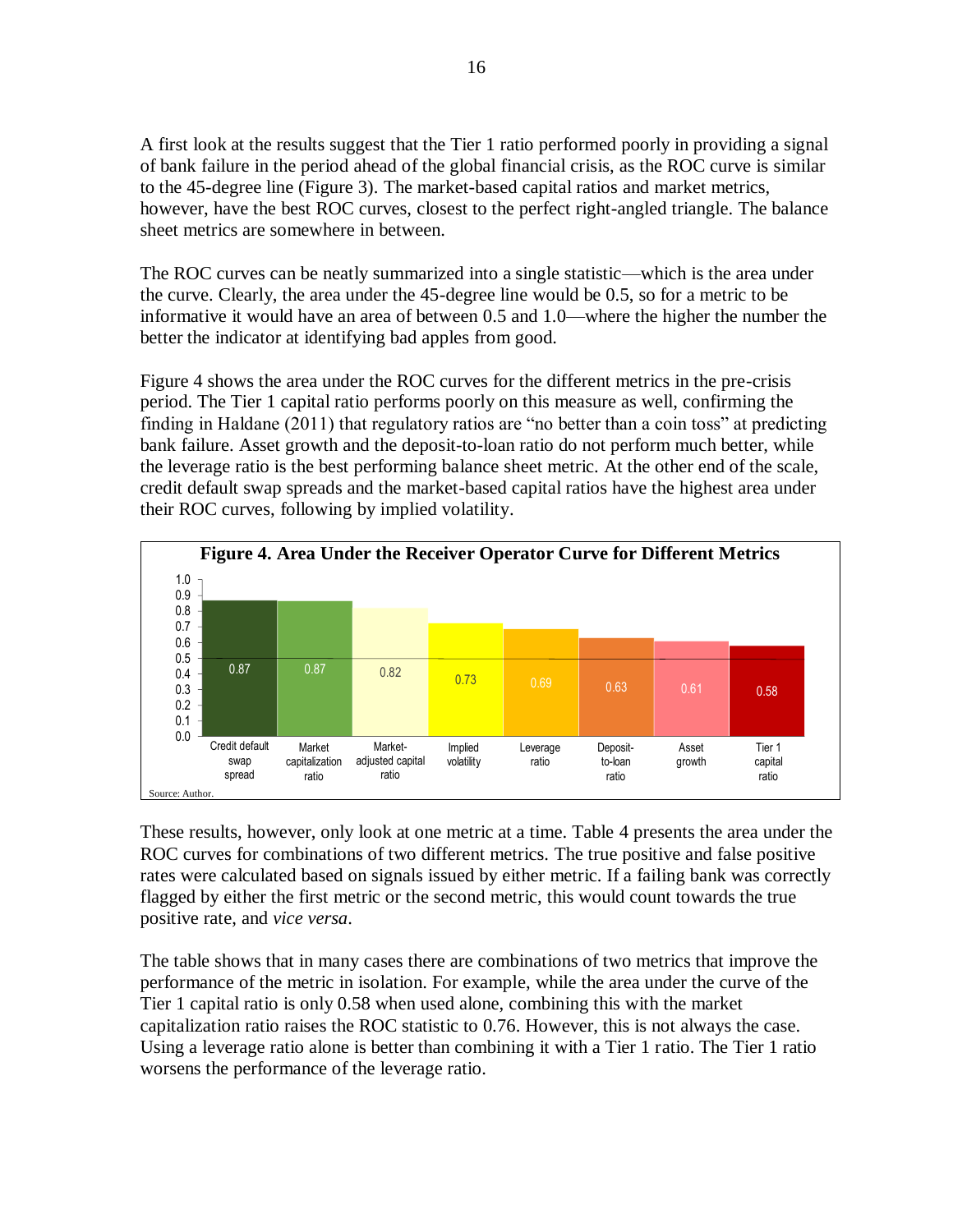

The best results come from combinations of metrics involving the market-based capital ratios—and the combination of the two market-based capital ratios together has the best performance of all. The other market metrics also perform well, particularly when partnered with each other or with the market-based capital ratios. The rest of this paper focuses on the most promising solo metrics or combination of metrics, those with an area under the ROC curve of 0.8 or more, as highlighted in Table 4 (in yellow if the ROC statistic is above 0.8, in light green if the ROC statistic is more than 0.85 and in dark green when it is more than 0.9). While 0.8 is a somewhat arbitrary threshold, it can be thought of as a performance that is better than the average between a random outcome (0.5) and perfect score (1)—in other words better than 0.75.

In order to operationalize the use of metrics, a threshold needs to be assigned to each of them. Here the methodology in Aldasoro *et al* (2018) is used again. The approach, which has again been used in the early warning literature more broadly, is to find the threshold  $(\tau)$  that minimizes the noise-to-signal ratio ( $NSR$ ). This ratio is defined as the false positive rate (f) over the  $(p)$  true positive rate. The minimization is undertaken subject to the threshold having at least a certain true positive rate. Aldasoro *et al* (2018) look to correctly identify at least two-thirds of banking crises. In this paper, where we are looking to signal stress at individual banks, and where we only have a few examples of stressed institutions, the bar will be set higher at a 90 percent true positive rate.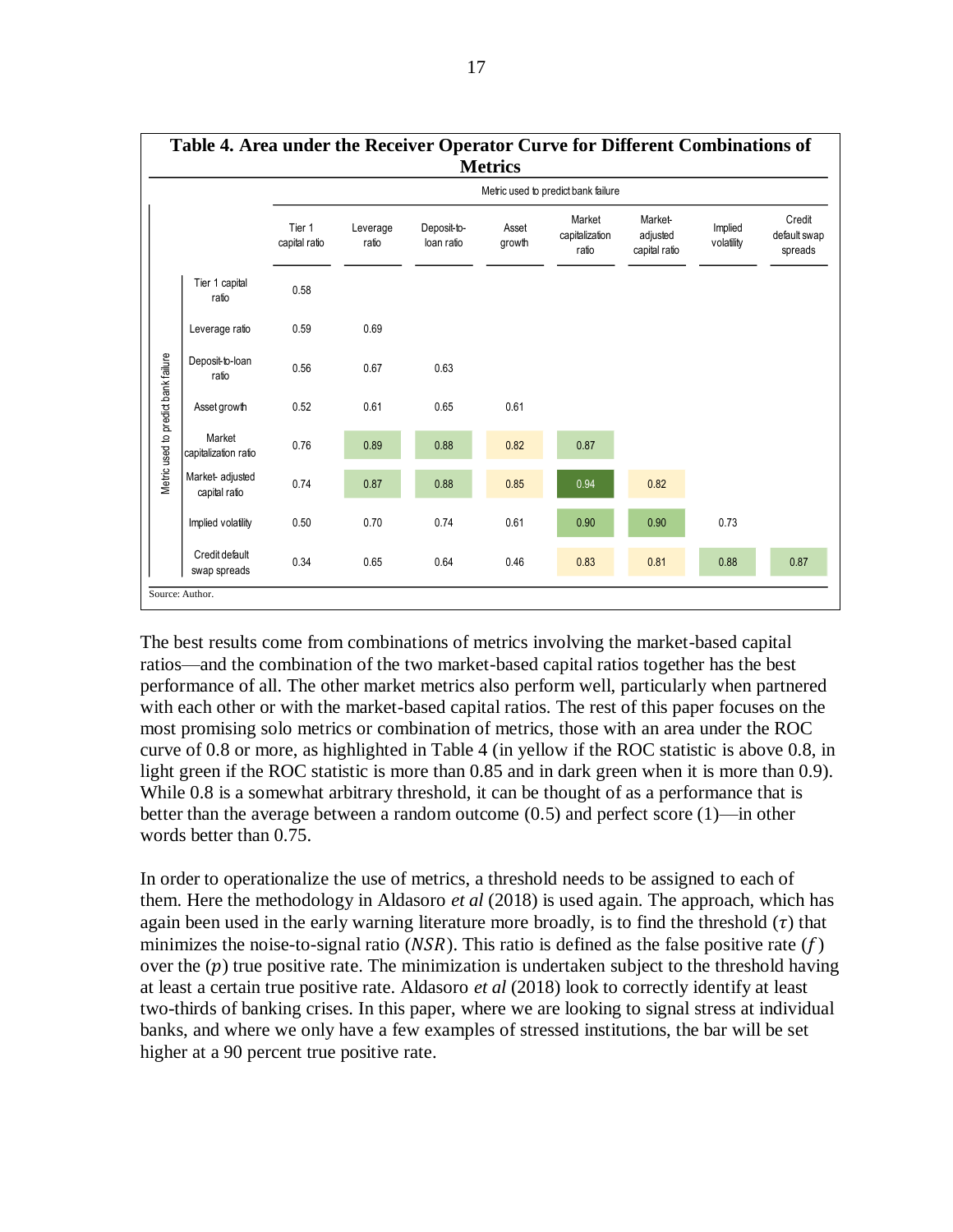| Metric #1                             | Market capitalization<br>ratio |                       |                           |                 |                                        |                                     |                                     |  |
|---------------------------------------|--------------------------------|-----------------------|---------------------------|-----------------|----------------------------------------|-------------------------------------|-------------------------------------|--|
| Metric #2                             |                                | Leverage<br>ratio     | Deposit-to-<br>loan ratio | Asset<br>growth | Market<br>adjusted<br>capital<br>ratio | Implied<br>volaitility              | Credit<br>default<br>swap<br>spread |  |
| Thresholds                            |                                |                       |                           |                 |                                        |                                     |                                     |  |
| Metric#1                              | 1.5                            | 1.5                   | 2.0                       | 1.5             | 1.5                                    | 0.5                                 | 0.5                                 |  |
| Metric #2                             |                                | 1.0                   | 50                        | $-18$           | 1.0                                    | 100                                 | 450                                 |  |
| Diagnostics                           |                                |                       |                           |                 |                                        |                                     |                                     |  |
| False positive rate (Type II error)   | 0.15                           | 0.20                  | 0.30                      | 0.22            | 0.20                                   | 0.50                                | 0.25                                |  |
| True positive rate (1 - Type I error) | 0.92                           | 0.92                  | 0.93                      | 1.00            | 1.00                                   | 1.00                                | 1.00                                |  |
| Noise-to-signal ratio                 | 0.16                           | 0.21                  | 0.32                      | 0.22            | 0.20                                   | 0.50                                | 0.25                                |  |
|                                       |                                |                       | Market adjusted           |                 |                                        |                                     |                                     |  |
| Metric #1                             |                                |                       | capital ratio             |                 |                                        |                                     |                                     |  |
| Metric #2                             |                                | Leverage<br>ratio     | Deposit-to-<br>loan ratio | Asset<br>growth | Implied<br>volaitility                 | Credit<br>default<br>swap<br>spread |                                     |  |
| Thresholds                            |                                |                       |                           |                 |                                        |                                     |                                     |  |
| Metric#1                              | 1.25                           | 1.25                  | 1.25                      | 1.25            | 0.50                                   | 0.25                                |                                     |  |
| Metric #2                             | ä,                             | 1.5                   | 50                        | $-20$           | 100                                    | 350                                 |                                     |  |
| Diagnostics                           |                                |                       |                           |                 |                                        |                                     |                                     |  |
| False positive rate (Type II error)   | 0.19                           | 0.23                  | 0.30                      | 0.18            | 0.51                                   | 0.30                                |                                     |  |
| True positive rate (1 - Type I error) | 0.92                           | 0.92                  | 0.92                      | 0.92            | 1.00                                   | 1.00                                |                                     |  |
| Noise-to-signal ratio                 | 0.21                           | 0.25                  | 0.33                      | 0.20            | 0.51                                   | 0.30                                |                                     |  |
| Metric #1                             |                                | Credit default        |                           |                 |                                        |                                     |                                     |  |
|                                       |                                | swap spread           |                           |                 |                                        |                                     |                                     |  |
| Metric #2                             | $\overline{\phantom{m}}$       | Implied<br>volatility |                           |                 |                                        |                                     |                                     |  |
| Thresholds                            |                                |                       |                           |                 |                                        |                                     |                                     |  |
| Metric #1                             | 350                            | 500                   |                           |                 |                                        |                                     |                                     |  |
| Metric #2                             |                                | 100                   |                           |                 |                                        |                                     |                                     |  |
| Diagnostics                           |                                |                       |                           |                 |                                        |                                     |                                     |  |
| False positive rate (Type II error)   | 0.25                           | 0.96                  |                           |                 |                                        |                                     |                                     |  |
| True positive rate (1 - Type I error) | 1.00                           | 1.00                  |                           |                 |                                        |                                     |                                     |  |
| Noise-to-signal ratio                 | 0.25                           | 0.96                  |                           |                 |                                        |                                     |                                     |  |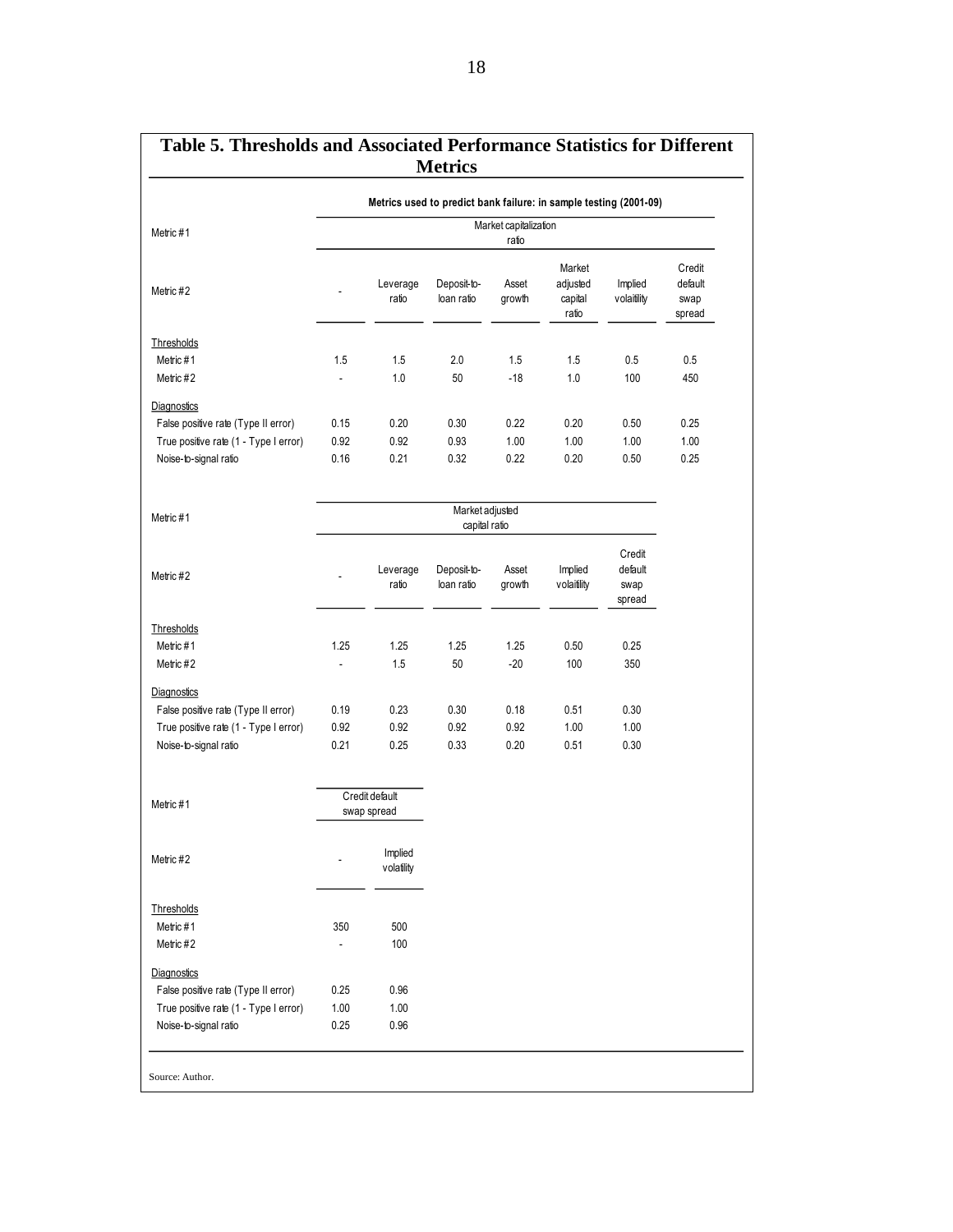$$
min\left\{NSR^{\tau} = \frac{f^{\tau}}{p^{\tau}}\right\} \text{ s.t. } p \ge 0.9
$$

The results of this method are shown in Table 5. This reveals that—based on the noise-tosignal ratio—the performance of the two market-based capital ratios is similar when used in combination with other metrics. The cleanest signal in the pre-crisis period comes from using the market capitalization ratio alone. The noisiest signal comes from using credit default swap spreads in combination with implied volatility. In fact, other combinations of implied volatility also performed relatively poorly in the run-up to the crisis.

#### **III. SEARCHING FOR BAD APPLES, REPRISE**

Having established a set of metrics and thresholds using the pre-crisis period, it is interesting to see how well the same metrics would have performed out of sample in the years since the global financial crisis (i.e., 2010–2017). This is particularly the case given that the crisis represents somewhat of a structural break for the banking system and for bank leverage, as documented in Adrian, Boyarchenko and Shin (2016), Calomiris and Nissim (2012), and Sarin and Summers (2016).

First, substantial reforms have taken place. These have led to banks having stronger capital ratios, more liquid assets, and a greater use of deposits rather than short-term wholesale funding (Figure 5). In addition, more emphasis has been placed on the bail-in of creditors rather than the bail-out of banks and this may have affected market prices for banks. Second, the out of sample period includes the euro area crisis, which was different in nature (though arguable linked to) the global financial crisis, with more emphasis on the complex interactions between sovereign and banking vulnerabilities.



However, the structural break means that it is all the more important to assess the performance of the metrics in the out of sample period to test whether they could be useful in identifying vulnerabilities in the banking system in the future.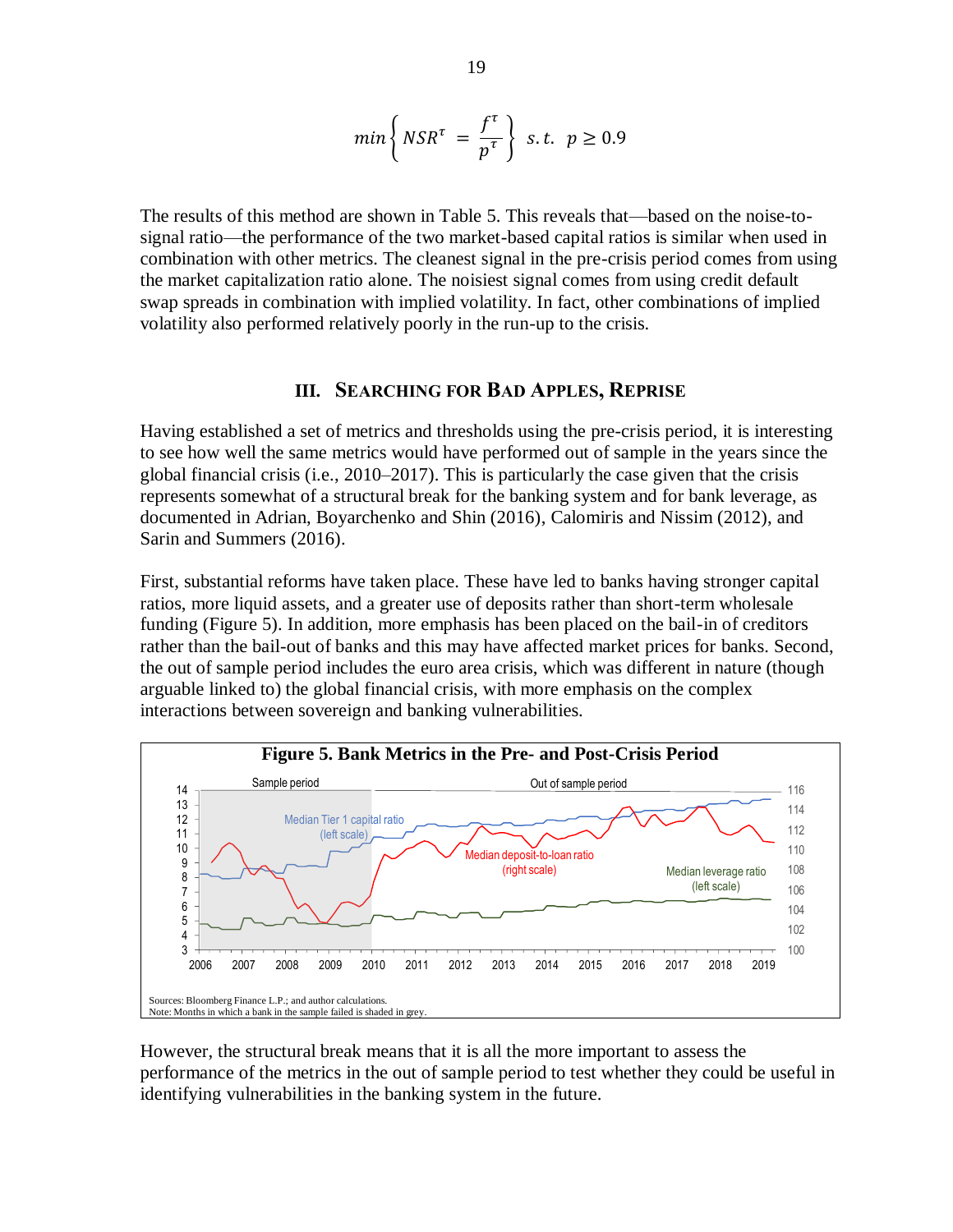|                                       | Metrics used to predict bank failure: out of sample testing (2010-17) |                               |                           |                 |                                        |                           |                                     |
|---------------------------------------|-----------------------------------------------------------------------|-------------------------------|---------------------------|-----------------|----------------------------------------|---------------------------|-------------------------------------|
| Metric #1                             | Market capitalization<br>ratio                                        |                               |                           |                 |                                        |                           |                                     |
| Metric #2                             |                                                                       | Leverage<br>ratio             | Deposit-to-<br>loan ratio | Asset<br>growth | Market<br>adjusted<br>capital<br>ratio | Implied<br>volaitility    | Credit<br>default<br>swap<br>spread |
| Thresholds                            |                                                                       |                               |                           |                 |                                        |                           |                                     |
| Metric #1                             | 1.5                                                                   | 1.5                           | 2.0                       | 1.5             | 1.5                                    | 0.5                       | 0.5                                 |
| Metric #2                             |                                                                       | 1.0                           | 50                        | $-18$           | 1.0                                    | 100                       | 450                                 |
| Diagnostics                           |                                                                       |                               |                           |                 |                                        |                           |                                     |
| False positive rate (Type II error)   | 0.19                                                                  | 0.20                          | 0.37                      | 0.25            | 0.20                                   | 0.15                      | 0.25                                |
| True positive rate (1 - Type I error) | 1.00                                                                  | 1.00                          | 1.00                      | 1.00            | 1.00                                   | 0.82                      | 0.83                                |
| Noise-to-signal ratio                 | 0.19                                                                  | 0.20                          | 0.37                      | 0.25            | 0.20                                   | 0.30                      | 0.30                                |
|                                       |                                                                       |                               | Market adjusted           |                 |                                        |                           |                                     |
| Metric #1                             |                                                                       |                               | capital ratio             |                 |                                        |                           |                                     |
| Metric #2                             |                                                                       | Leverage<br>ratio             | Deposit-to-<br>loan ratio | Asset<br>growth | Implied<br>volaitility                 | Credit<br>default<br>swap |                                     |
|                                       |                                                                       |                               |                           |                 |                                        | spread                    |                                     |
| Thresholds                            | 1.25                                                                  |                               | 1.25                      |                 |                                        |                           |                                     |
| Metric #1<br>Metric #2                | ä,                                                                    | 1.25<br>1.5                   | 50                        | 1.25<br>$-20$   | 0.50<br>100                            | 0.25<br>350               |                                     |
|                                       |                                                                       |                               |                           |                 |                                        |                           |                                     |
| Diagnostics                           |                                                                       |                               |                           |                 |                                        |                           |                                     |
| False positive rate (Type II error)   | 0.18                                                                  | 0.19                          | 0.27                      | 0.22            | 0.18                                   | 0.33                      |                                     |
| True positive rate (1 - Type I error) | 1.00                                                                  | 1.00                          | 1.00                      | 1.00            | 1.00                                   | 1.00                      |                                     |
| Noise-to-signal ratio                 | 0.18                                                                  | 0.19                          | 0.27                      | 0.22            | 0.18                                   | 0.33                      |                                     |
| Metric #1                             |                                                                       | Credit default<br>swap spread |                           |                 |                                        |                           |                                     |
| Metric #2                             |                                                                       | Implied<br>volatility         |                           |                 |                                        |                           |                                     |
| Thresholds                            |                                                                       |                               |                           |                 |                                        |                           |                                     |
| Metric #1                             | 350                                                                   | 500                           |                           |                 |                                        |                           |                                     |
| Metric #2                             | ÷,                                                                    | 100                           |                           |                 |                                        |                           |                                     |
| Diagnostics                           |                                                                       |                               |                           |                 |                                        |                           |                                     |
| False positive rate (Type II error)   | 0.62                                                                  | 0.33                          |                           |                 |                                        |                           |                                     |
| True positive rate (1 - Type I error) | 1.00                                                                  | 1.00                          |                           |                 |                                        |                           |                                     |
| Noise-to-signal ratio                 | 0.62                                                                  | 0.33                          |                           |                 |                                        |                           |                                     |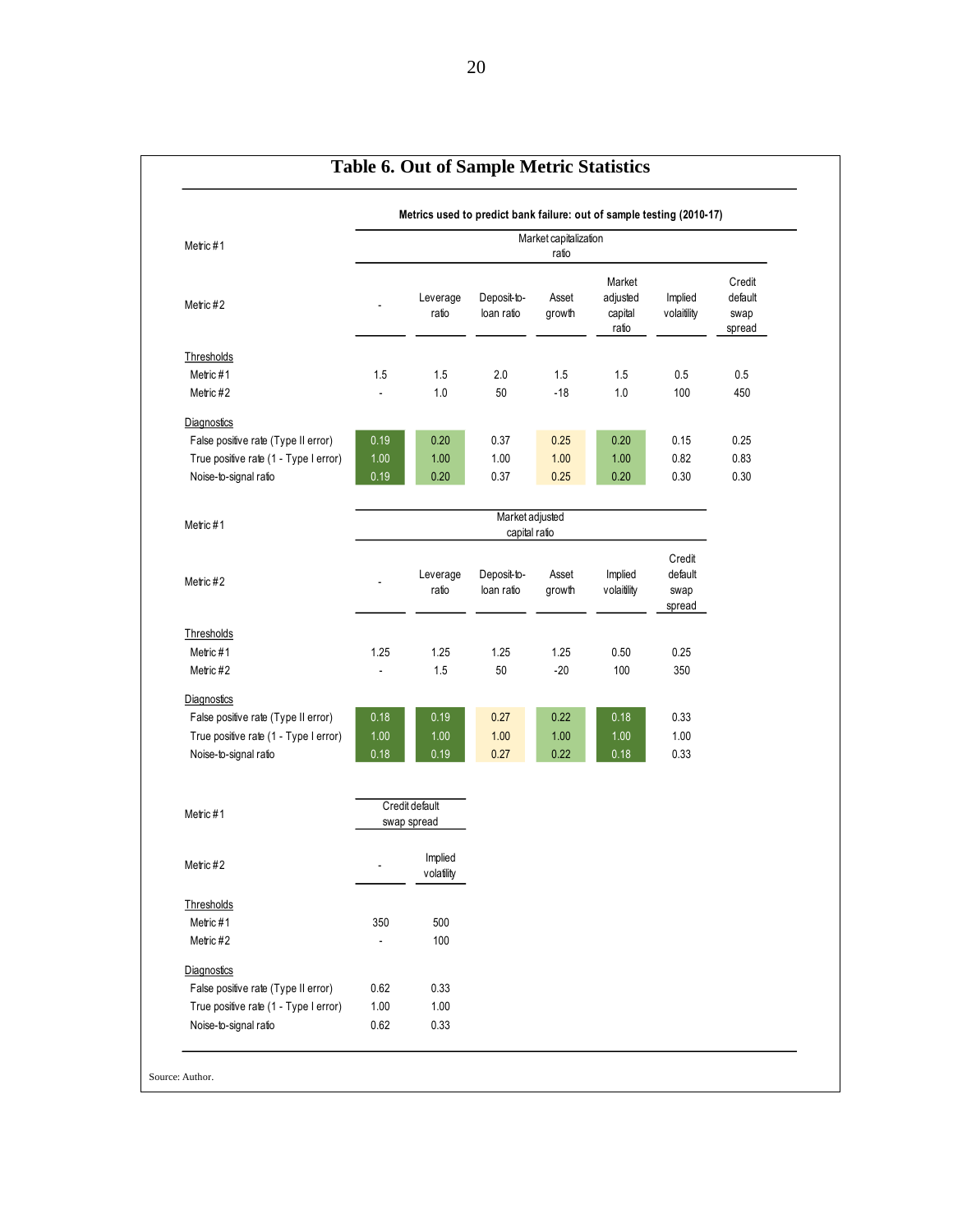In order to test the metrics in the out of sample period, the same method of identifying false and true positives, described above, was used. The same metrics, or combination of metrics, that were identified in Table 5, along with their associated thresholds, were used for this out of sample exercise. A new set of true and false positive rates, as well as noise-to-signal ratios, were calculated for the out of sample period.

The results are shown in Table 6, which suggests that—as before—the market-based capital ratios performed well. The market-adjusted capital ratio has the lowest noise-to-signal ratio in the out of sample period, either when used alone or in combination with implied volatility or the leverage ratio (the lowest noise-to-signal ratios are shaded in Table 6, with deeper shades denoting lower ratios). However, using the market capitalization alone has a similar noise-to-signal ratio, and the results of the two market-based capital ratios are similar when used with other metrics. Interestingly, these two ratios performed just as well—or better when used alone than in combination with other metrics (including themselves). Credit default swap spreads, however, performed relatively poorly in the out of sample test.

While there are clearly type II errors associated with using the market-based capital ratios to signal bank failures, these are not necessarily out of line with errors in the early warning literature. For example, Aldasoro *et al* (2018) and Borio and Drehmann (2009) report type II errors in the range of 5-15 percent. While these rates are lower than those found in this paper (about 20-25 percent for the better performing metrics), they were based on an early warning of banking crises—or stress across whole banking systems—rather than spotting problems in individual banks, where one could expect that false positive signals would be more likely.

## **IV. SEARCHING FOR BAD APPLES: THE PRESENT**

Taking the results of the in- and out-of-sample tests together, three main conclusions can be drawn. First, the two market-based capital ratios performed the best. Second, there is little difference in the performance of these two ratios. Third, little seems to be gained in terms of accuracy in combining these metrics with other indicators. The rest of this paper, therefore, focuses on the two market-based capital ratios, using the thresholds identified in Table 5 (1.5 percent for the market capitalization ratio and 1.25 percent for the market-adjusted capital ratio).

In order to assess how using these two metrics could have been used in practice to identify vulnerabilities in the banking sector, market capitalization and market-adjusted capital ratios were calculated for banks in the sample at a monthly frequency from 2006 onwards. In each month the current equity market valuation was used, along with the latest balance sheet information (i.e. adjusted tangible assets and tangible common equity) available at the time. A signal was then issued when a bank's market capitalization or market-adjusted capital ratio fell below the thresholds identified above.

The results for the sample as a whole are shown in Figure 6. As would be expected from the analysis above, signals were issued ahead of the crisis—from 2007 (for the market-adjusted capital ratio) and increasingly from early 2008 (for both market-based ratios). At least in the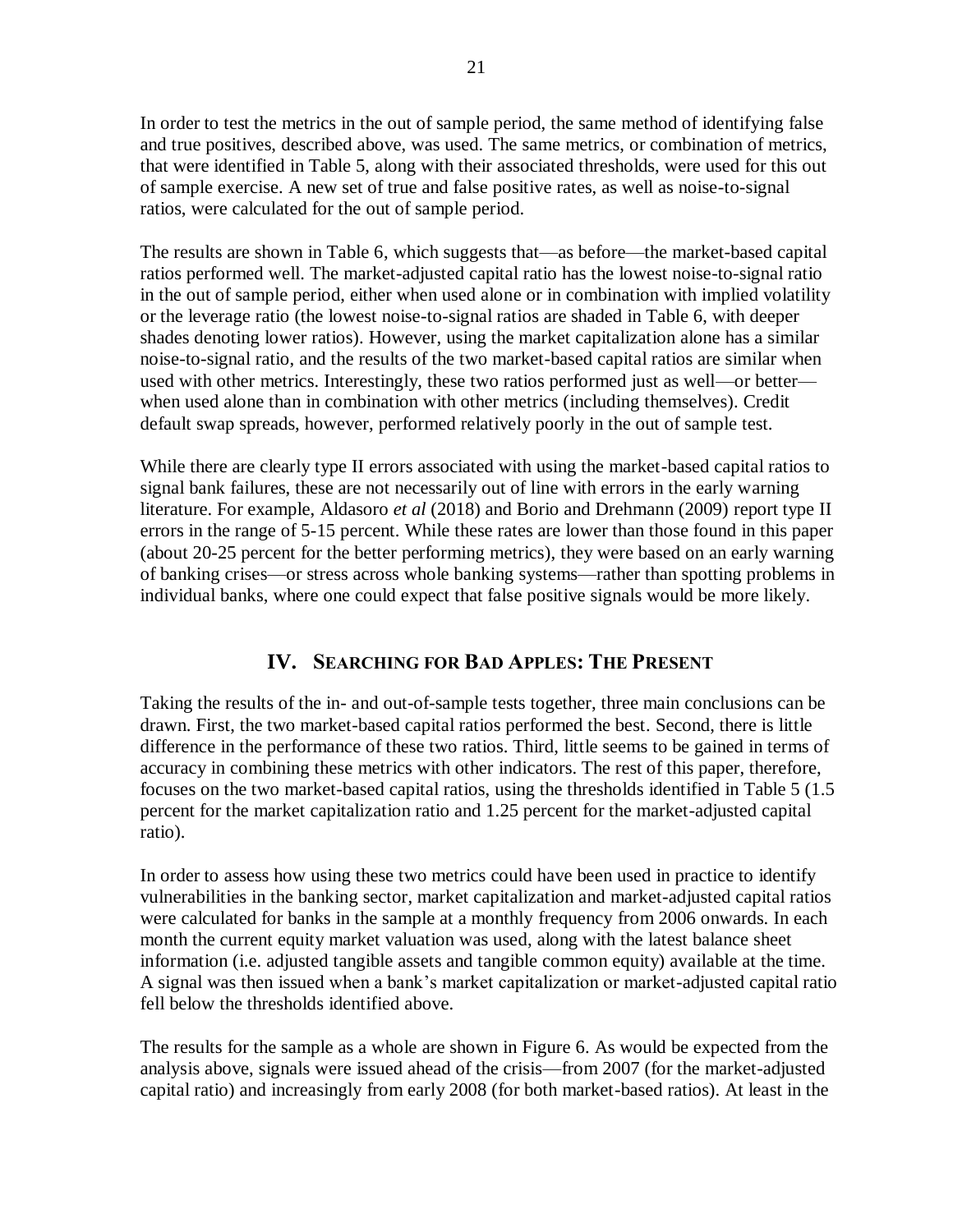pre-crisis period, the market-adjusted capital ratio appears to provide a slightly earlier signal, though the two metrics are highly correlated. Looking at subsequent periods, signals of potential bank distress did rise ahead of the defaults in the wake of the euro area crisis. However, the advance warning provided by the signals varied significantly.



Figure 7 calculates these advance warnings more formally on a bank-by-bank basis, using both the banks that failed in the global financial crises and those that succumbed subsequently. The distribution of advance warnings is similar for the two market-based capital ratios, ranging from less than 1 month up to 3 years. However, there are only a few cases where a signal was provided with a long time horizon and so the average advance warning provided by the two metrics was around 4 months, with the bulk of observations at a 6 month horizon or below.



As these warnings came with months rather than years of notice, and in some cases only weeks, they would have not provided enough time to alter macroprudential policy settings or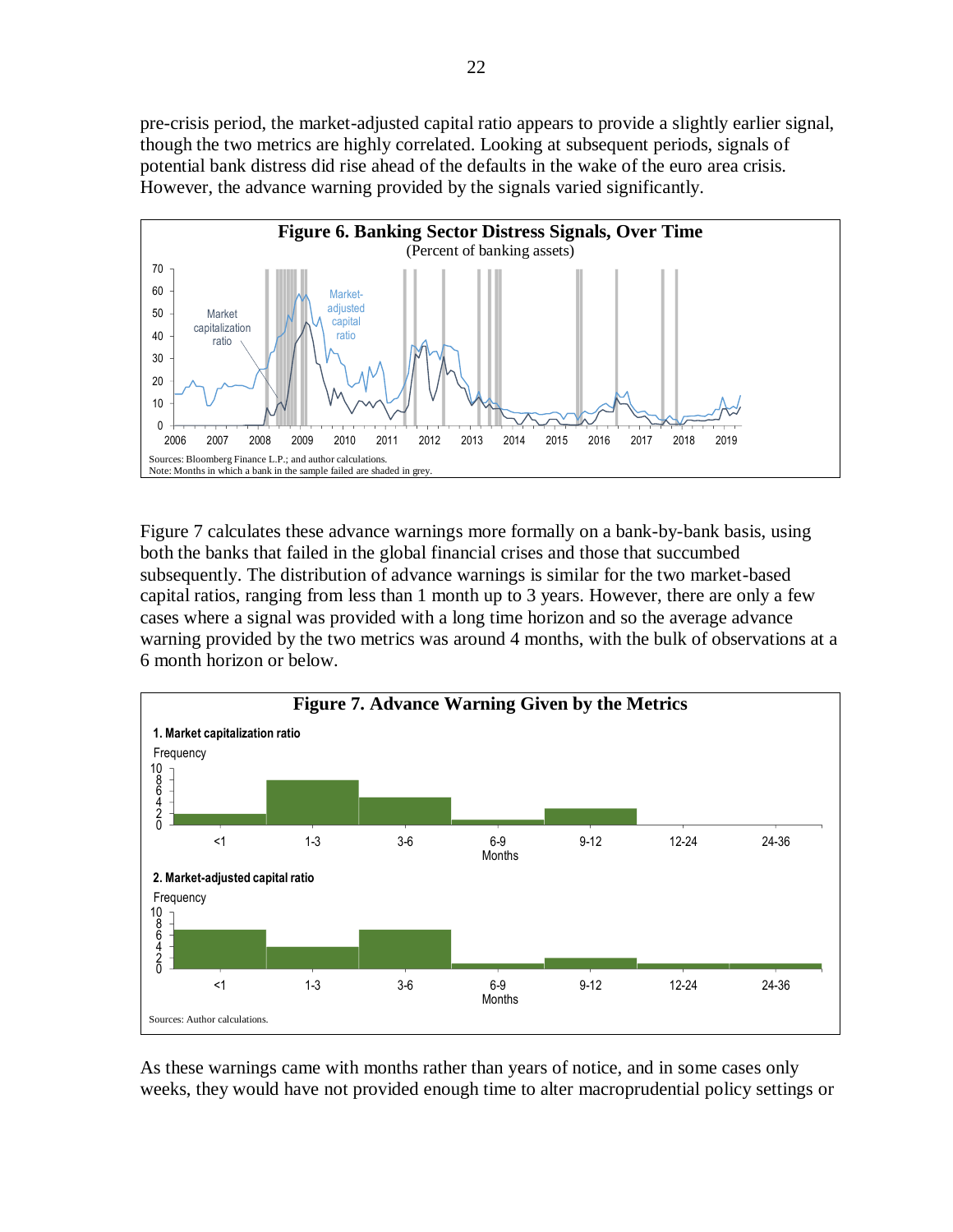comprehensively plan for a crisis. But the signals would have been issued with adequate time for authorities to register the increasing risks in the banking system and so they would have been a useful surveillance tool for assessing bank vulnerabilities.

An alternative presentation of the results is shown in Figure 8. This breaks down the signals by the region in which each bank is headquartered. The chart shows that banking sector vulnerabilities were initially centered on the North Atlantic region of North America and Europe (as discussed in Bayoumi, 2017 and Tooze, 2018) however this subsequently spilled over to Asia-Pacific banks. The chart also illustrates the morphing of the crisis to the euro area. It also suggests that problems in the euro area banking system have not been fully resolved. The metrics imply that there are still lingering concerns about the health of euro area banks many years after the onset of the global and euro area crises.



However, Figure 8 also appears to suggest that the metrics overshot in periods of stress. For example, during the global financial crisis, a straight reading of the signals would suggest that there could be failures in around half of the sample (by assets). Thankfully, actual defaults in the financial crisis were not that severe. There is a similar pattern in the euro area crisis. While at first sight this seems to suggest that the metrics are likely to issue false alarms in periods of stress, one should also remember that huge amount of support that was provided to the banking system in these crises. Banks were recapitalized or nationalized, central banks provided liquidity support on a massive scale, and guarantees were provided to banks. This means that it is hard to assess the counterfactual scale of these crises if the support had not been provided. Indeed, Bernanke is on the record as saying that by September 2008, twelve of the thirteen most important financial institutions in the United Sates "had either failed or were at risk of failure" (United States Court of Federal Claims, 2015).

Nevertheless, the signals provided by the metrics are inevitably somewhat fuzzy and issued with different lead times. This means that the signals should be interpreted as an indicator of vulnerabilities in banking systems, rather than a foolproof predictor of individual bank failures *per se*. While this likely rules out the use of these metrics for some purposes, the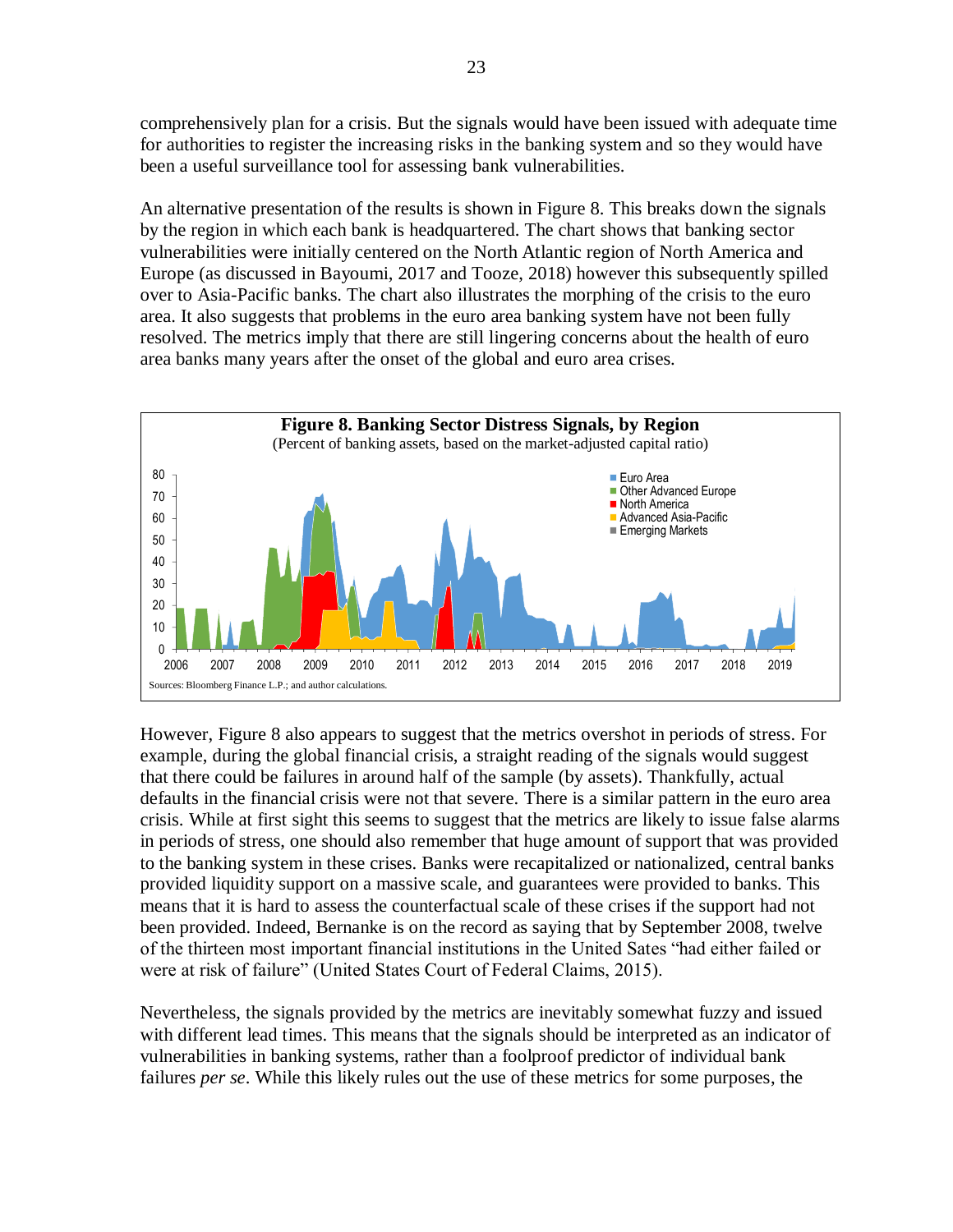metrics should still be useful in surveillance and systemic risk assessments where erring on the side of caution may be preferable to minimizing false alarms.

Finally, the results can also be shown for individual banks using the latest data available at the time of writing (May 2019). Figure 9 shows the market-adjusted capital ratios for individual banks, again organized by the region in which they are headquartered, with the size of the circles in the chart proportional to the size of the bank's assets. As discussed above, this suggests there are still vulnerabilities in euro area banks, including some large institutions. There are also some banks from the Asia-Pacific and Other Europe regions that are close to or have breached the thresholds identified in this study. The larger banks from North America and Emerging Market countries are further from the threshold. These results are qualitatively similar to the findings in Sarin and Summers (2016).



# **V. WHAT HAVE WE LEARNT FROM THE SEARCH?**

This paper has confirmed results in previous studies which suggest that equity market-based capital ratios would have been better at signaling bank distress in the run-up to the global financial crisis than regulatory capital ratios—particularly the Tier 1 capital ratio. In addition, it tests the market-based capital ratios against other market and balance sheet indicators and finds that the market-based capital ratios would have been better at predicting bank stress than these other metrics in the pre-crisis period.

The analysis goes on to show that the market-based capital ratios also performed well in the post-crisis period (i.e., out of sample). This further supports the case for using these augmented capital ratios in assessing vulnerabilities in the banking sector.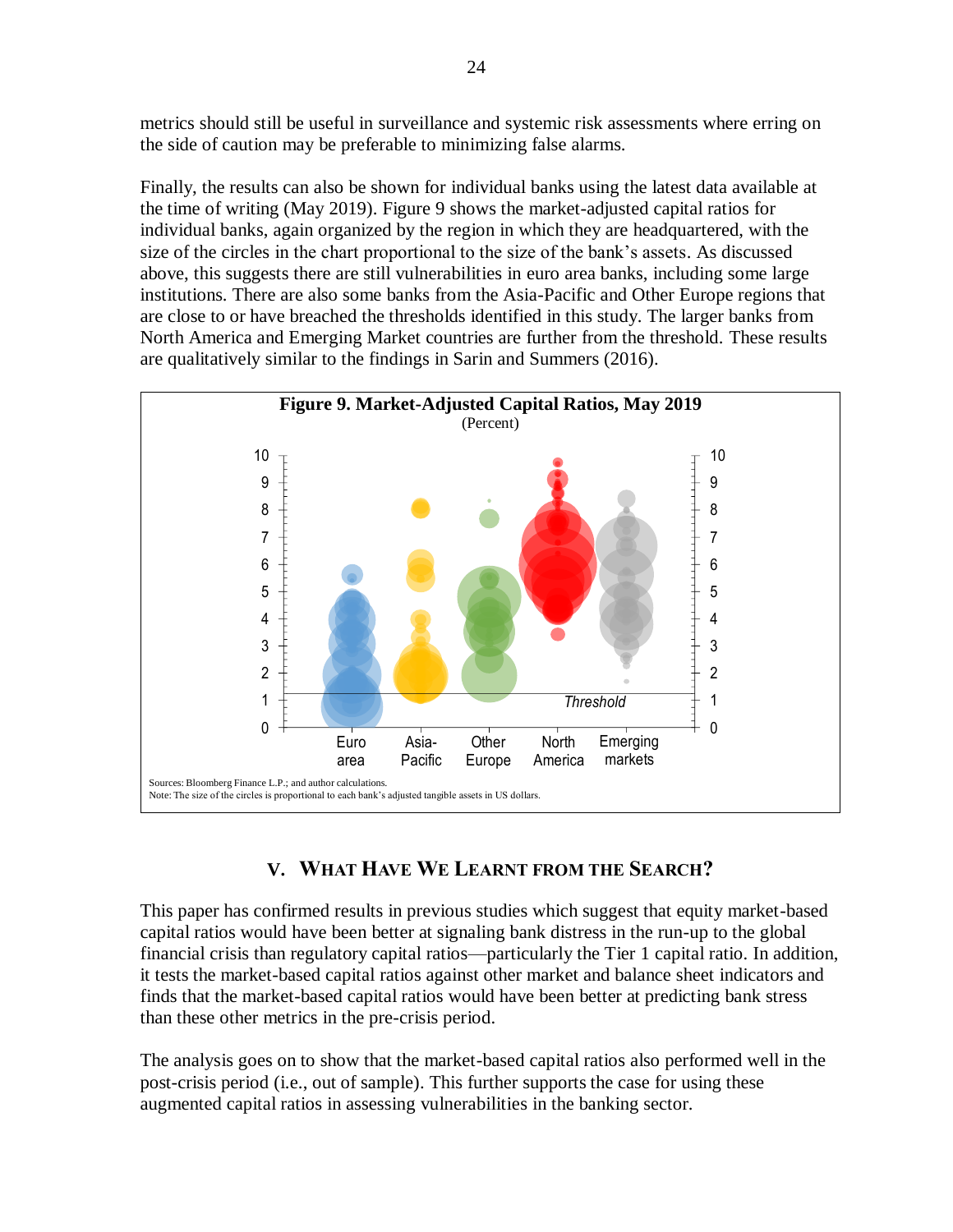These equity market-based capital ratios suggest there are still vulnerabilities in euro area banks today, some years after the end of the euro area crisis. But there are also some banks in the Asia-Pacific and Other Europe regions that are flagged by these metrics.

These measures inevitably provide a somewhat fuzzy signal, where one can expect false alarms and perhaps overshooting in its predictions in periods of market turbulence. They also do not provide a sense of exactly when problems might arise in banks and may only provide a few months' or even weeks of advance warning of distress. They are also, obviously, only available for banks that are traded on stock markets. But these metrics are a valuable surveillance tool for financial stability authorities assessing vulnerabilities in the banking sector. It is better to have a strategy for identifying bad apples, even if sometimes the apples turn out to be fine, than not being able to spot any bad apples before the barrel has been spoiled.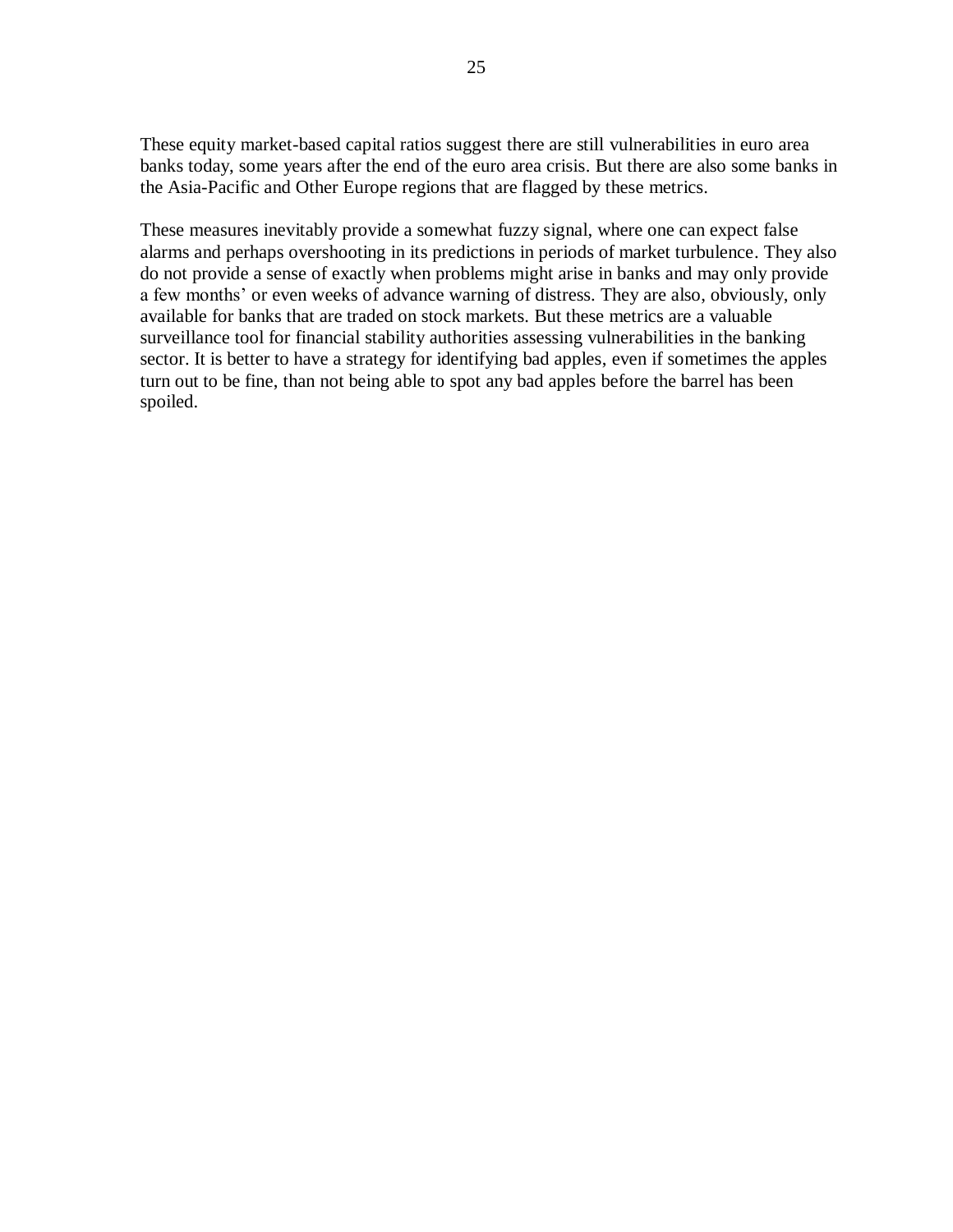#### References

- Acharya, Viral, Engle, Robert, and Richardson, Matthew. 2012. "Capital Shortfall: A New Approach to Ranking and Regulating Systemics Risks." *American Economic Review*, Vol. 102, No. 3. May.
- Adrian, Tobias, Boyarchenko, Nina, and Shin, Hyun Song. 2016. "On the Scale of Financial Intermediaries." Federal Reserve Bank of New York Staff Reports, No. 743. December.
- Adrian, Tobias and Shin, Hyun Song. 2010. "Liquidity and Leverage." Federal Reserve Bank of New York Staff Reports, No 328. May.
- Aldasoro, Iñaki, Borio, Claudio and Drehmann, Mathias. 2018. "Early warning indicators of banking crises: expanding the family." *BIS Quarterly Review*. March.
- Basel Committee on Banking Supervision. 2013. "Regulatory Consistency Assessment Programme (RCAP): Analysis of Risk-Weighted Assets for Credit Risk in the Banking Book." Bank for International Settlements. July.
- Bayoumi, Tamim. 2017. "Unfinished Business: The Unexplored Causes of the Financial Crisis and the Lessons Not Yet to be Learned." Yale University Press.
- Bogdanova, Bilyana, Fender, Ingo and Takáts, Elöd. 2018. "The ABCs of bank PBRs." *BIS Quarterly Review*. March.
- Borio, Claudio, and Drehmann, Mathias. 2009. "Assessing the Risk of Banking Crises Revisited." *BIS Quarterly Review*. March.
- Brei, Michael and Gambacorta, Leonardo. 2014. "The Leverage Ratio Over the Cycle." BIS Working Papers, No 471. November.
- Brownlees, Christian and Engle, Robert. 2017. "SRISK: A Conditional Capital Shortfall Measure of Systemic Risk." European Systemic Risk Board Working Paper Series, No 37. March.
- Bulow, Jeremy and Klemperer, Paul. 2013. "Market-Based Bank Capital Regulation." Nuffield College Oxford Working Paper, No 2013-W12. August.
- Bulow, Jeremy and Klemperer, Paul. 2015, "Equity Recourse Notes: Creating Counter-Cyclical Bank Capital." *The Economic Journal*, Vol 125, Issue 586. August.
- Calomiris, Charles and Herring, Richard. 2011. "Why and How to Design and Contingent Convertible Det Requirement." Columbia Business School Research Paper Series.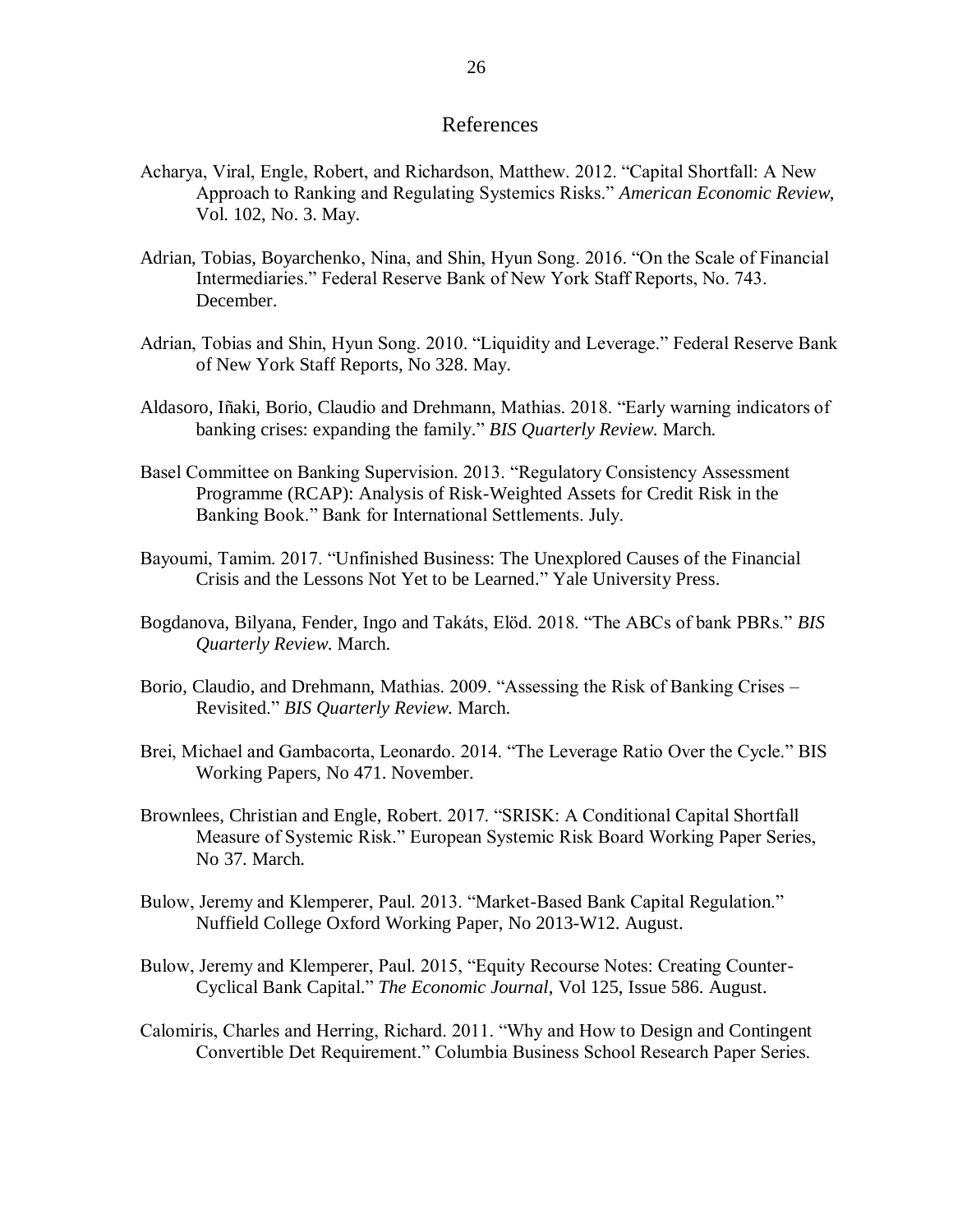- Calomiris, Charles and Nissim, Doron. 2012. "Crisis-Related Shifts in the Market Valuation of Banking Activities". National Bureau of Economic Research Working Paper Series. February.
- Cannata, Francesco and Quagliariello, Mario. 2005. "The Value of Market Information in Banking Supervision: Evidence from Italy." *Journal of Financial Services Research*, Vol 27, Issue 2. April.
- Curry, Timothy, Elmer, Peter and Fissel, Gary. 2004. "Can the Equity Market Help Predict Bank Failures?" Federal Deposit Insurance Corporation Working Paper. July.
- Das, Udaibir, Hu Kun, and Xu TengTeng. 2019. "Bank Profitability and Financial Stability." IMF Working Paper 19/5, International Monetary Fund, Washington, DC.
- Dell'Ariccia, Giovanni, Igan, Deniz, Laeven, Luc, Tong, Hui, Bakker, Bas and Vandenbussche, Jérôme. 2012. "Policies for Macrofinancial Stability: How to Deal with Credit Booms." IMF Staff Discussion Note, 12/06, International Monetary Fund, Washington, DC
- Estrella, Arturo, Park, Sangkyun, and Peristiani, Stavros. 2000. "Capital Ratios as Predictors of Bank Failure." Federal Reserve Bank of New York Economic Policy Review. July.
- Flannery, Mark. 1998. "Using Market Information in Prudential Bank Supervision: A Review of the U.S. Empirical Evidence." *Journal of Money, Credit and Banking*. Vol. 30, No. 3, Part 1. August.
- Friend, Keith and Levonian, Mark. 2013. "Predicting Bank Failures Using a Market-Based Measure of Capital." Federal Reserve Bank of Atlanta Conference Paper. August.
- Grodzicki, Maciej, Rodriguez d'Acri and Vioto Davide. 2019. "Recent Developments in Banks' Price-to-Book Ratios and their Determinants" *European Central Bank Financial Stability Review*. May.
- Gunther, Jeffrey, Levonian, Mark and Moore, Robert. 2001. "Can the Stock Market Tell Bank Supervisors Anything They Don't Already Know?" *Economic and Financial Review*, Second Quarter, Federal Reserve Bank of Dallas.
- Haldane, Andrew. 2011. "Capital Discpline." Bank of England [Speech](https://www.bankofengland.co.uk/-/media/boe/files/speech/2011/capital-discipline-speech-by-andrew-haldane.pdf?la=en&hash=8FEEEC441150FF32DEDF7C20AA4E815C5C105445) at the American Economic Association, Denver. January.
- Haldane, Andrew. 2012. "The Dog and the Frisbee." Bank of England [Speech](https://www.bankofengland.co.uk/-/media/boe/files/paper/2012/the-dog-and-the-frisbee.pdf?la=en&hash=4DEAA2E6D1698A1A0891153A6B4CE70F308351D7) at the Federal Reserve Bank of Kansas City's 36th Economic Policy Symposium. August.
- Haldane, Andrew, co-authored with Aikman, David, Kapadia, Sujit, and Hinterschweiger, Marc. 2017. "Rethinking Financial Stability." Bank of England [Speech](https://www.bis.org/review/r171013f.pdf) at the Peterson Institute for International Economics. October.